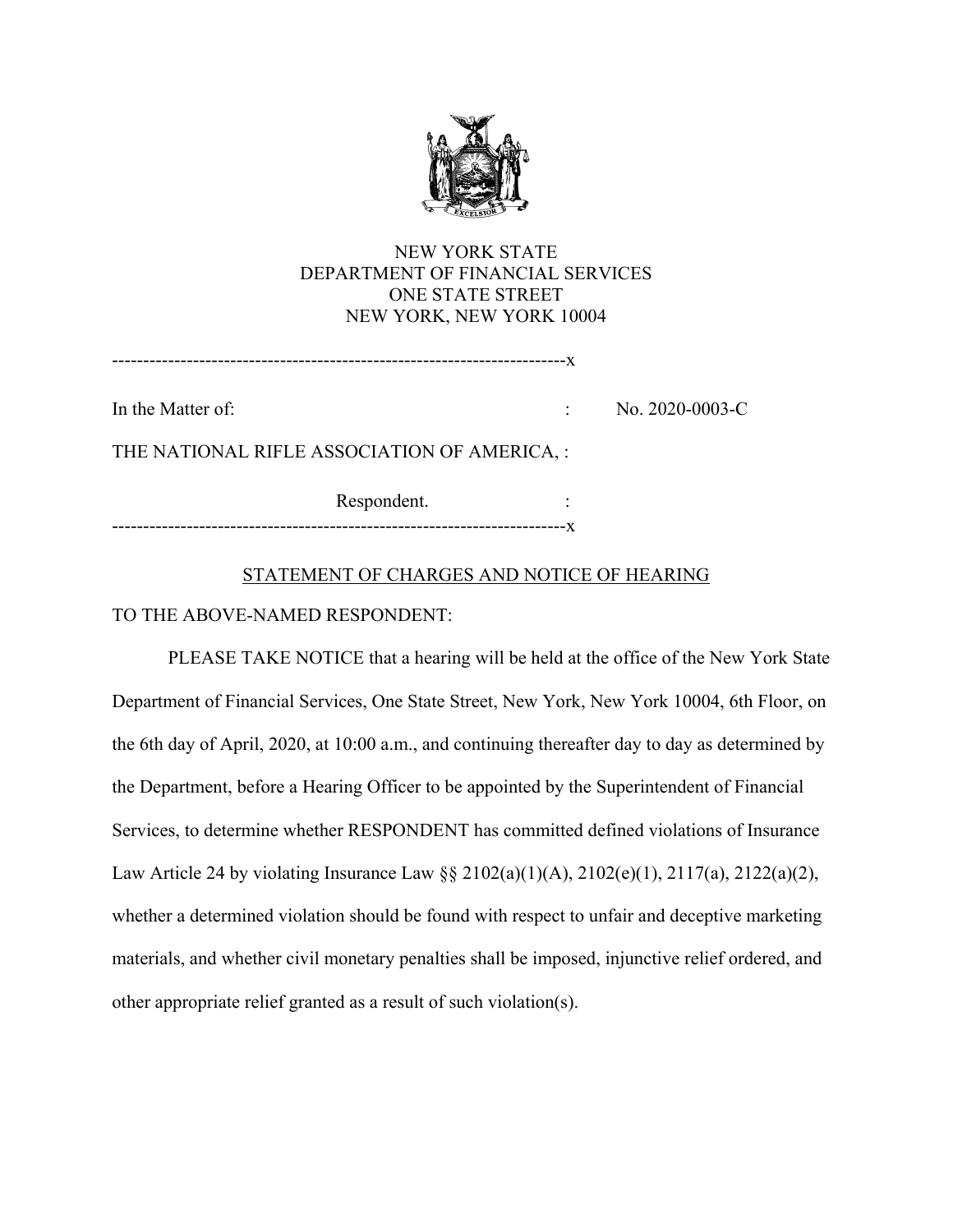#### OVERVIEW

1. The New York State Department of Financial Services (the "Department") is the insurance regulator in the State of New York. The Superintendent of Financial Services ("Superintendent") bears the responsibility of ensuring the safety and soundness of New York's insurance industry and promoting the reduction and elimination of fraud, abuse, and unethical conduct with respect to insurance participants. The Superintendent has the authority to conduct investigations, to bring enforcement proceedings, and to levy monetary penalties and order injunctive relief against parties who have violated the relevant laws and regulations.

2. The National Rifle Association of America (the "NRA" or "Respondent") is a New York not-for-profit corporation.

3. For many years, the NRA has participated in offering to its members a number of insurance programs, including to its members in New York. The NRA explicitly endorses the programs and markets or helps market them to its members through various means, including through NRA-affiliated websites and email marketing.

4. In return for its participation in these programs, the NRA receives substantial compensation, including in the form of "royalties" that are based upon a percentage of the insurance premiums paid by its members. The royalty percentage varies by program; with respect to several programs, the NRA receives more than 20% of the insurance premiums paid by its members. Nationally, the NRA has been paid millions of dollars per year in royalties and other fees in connection with its insurance activities.

5. As discussed more fully below, under the New York Insurance Law, the NRA's participation in endorsing and marketing the insurance programs, along with its receipt of compensation from those activities, means that the NRA has been acting as an insurance producer, thus requiring it to be licensed and regulated by the Department. Despite this, the NRA

-2-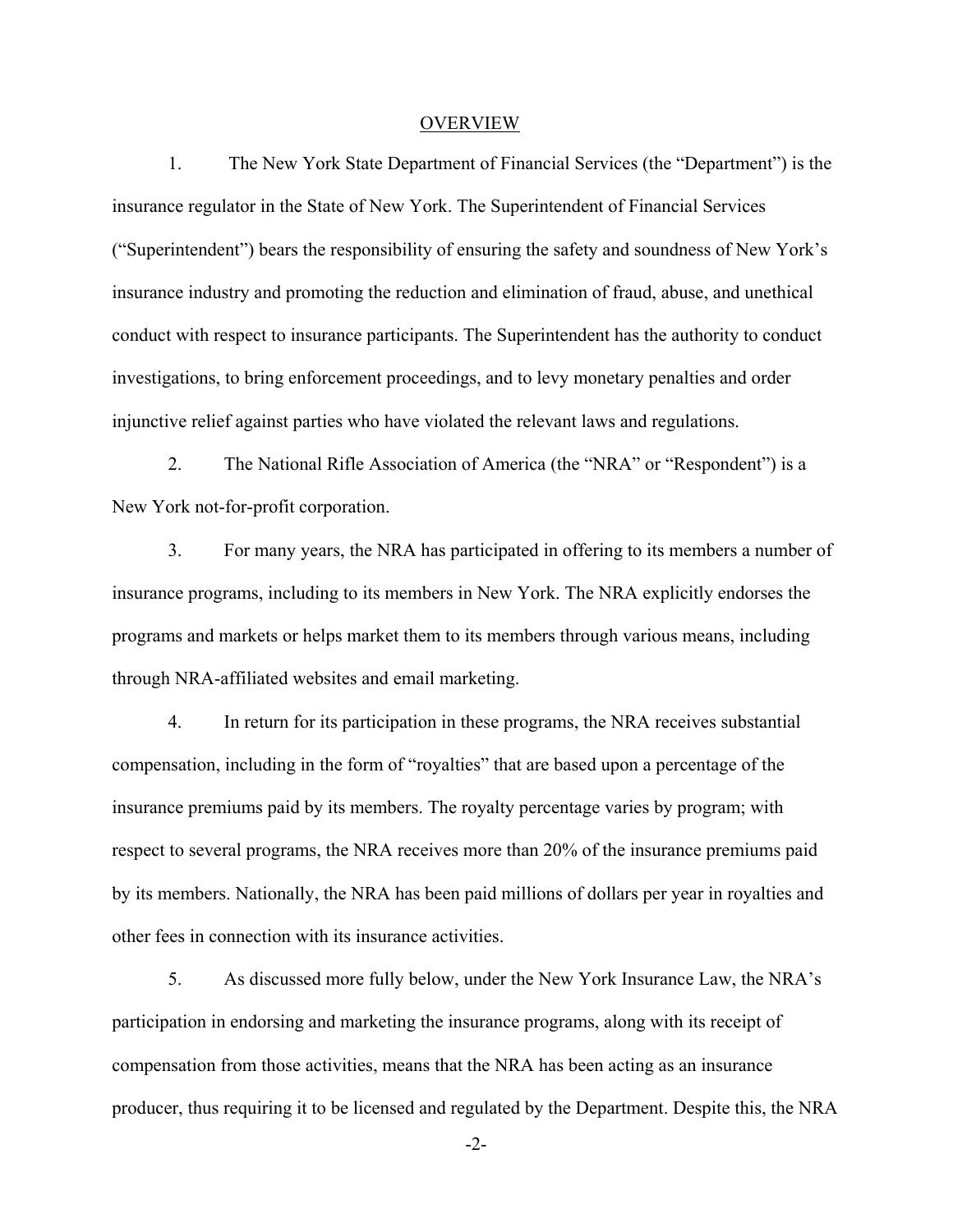is not now, and has never been, licensed by the Department in any capacity with respect to insurance. Operating as an insurance producer without a license and receiving compensation without being licensed each constitute violations of the New York Insurance Law.

6. The NRA's insurance activities have violated other insurance laws as well. For example, the NRA's Carry Guard program offered unlawful insurance coverage. Carry Guard was a program marketed primarily to firearm owners, in particular people who carried firearms with concealed carry permits. The insurance offered in connection with the program purported to cover, among other things, losses and costs associated with the aftermath of the purposeful use of the firearm, including defense costs in a criminal prosecution. Under New York law, however, except in circumstances not relevant here, insurance cannot be written to cover intentional acts or criminal defense costs.

7. In addition, many of the NRA-endorsed insurance programs, including Carry Guard, were placed in the excess line market in violation of the New York excess line insurance rules. The NRA's efforts to aid unauthorized insurers in marketing and solicitation of the programs violated the New York Insurance Law.

8. Moreover, in addition to the defined violations of the New York Insurance Law discussed above, this action also seeks an order determining that the NRA's marketing of its endorsed insurance products has been unfair and deceptive. Despite representing to its members that the NRA insurance programs were negotiated in order to obtain coverage "at the lowest possible cost" to its members, it is clear that the NRA members could have negotiated less expensive coverage for its members but for the fact that a substantial portion of the premiums paid by NRA members — sometimes exceeding 20% — was being paid to the NRA in the form

-3-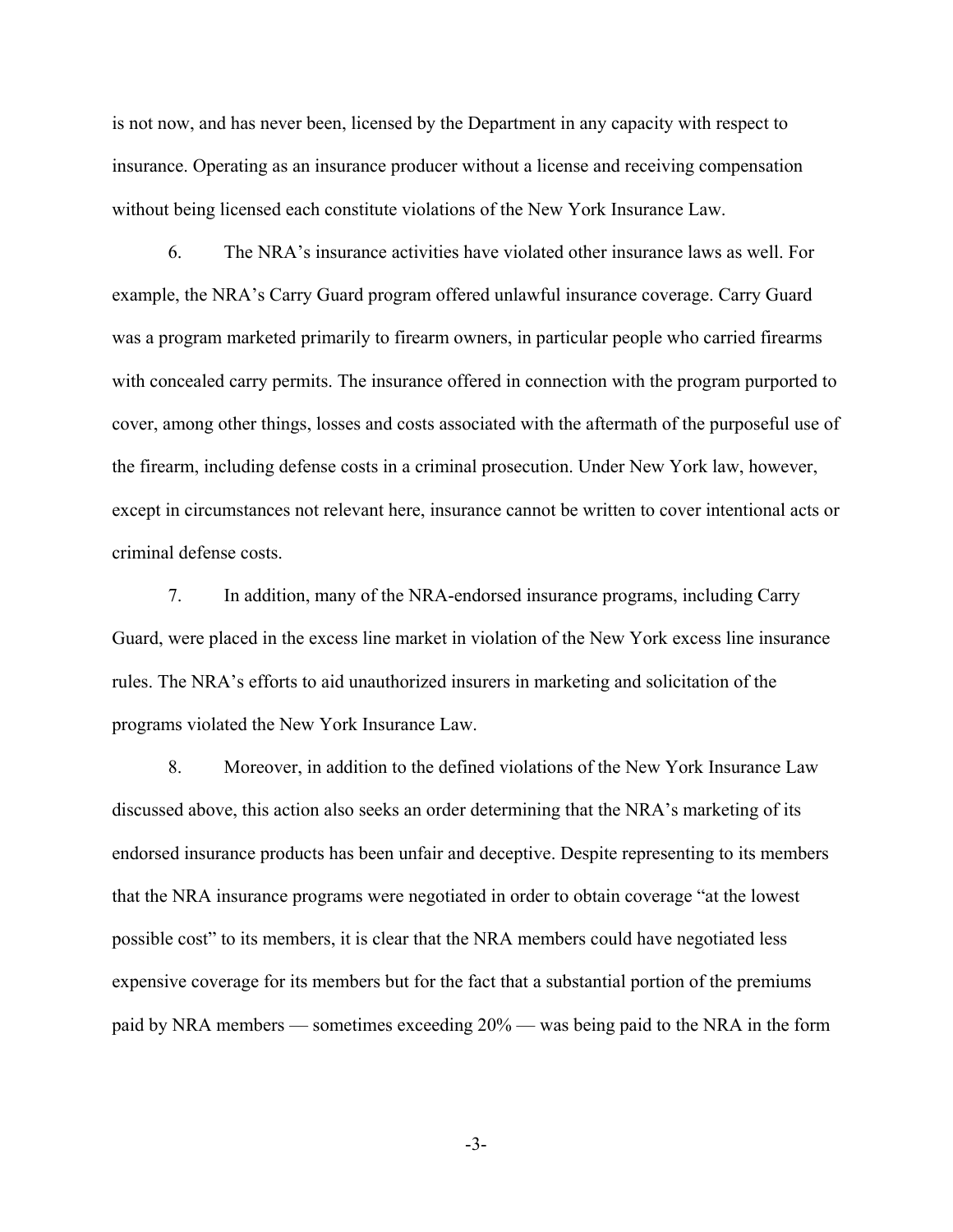of royalties. Marketing materials relating to NRA-endorsed insurance programs wholly failed to disclose that the NRA was receiving royalties based on the amounts paid by its members.

9. The Department hereby brings an administrative proceeding against the NRA seeking to impose civil monetary penalties and injunctive relief with respect to the NRA's numerous violations of law, and an order determining that the NRA engaged in unfair or deceptive acts or practices.

#### LEGAL FRAMEWORK

#### Licensing Requirement for Insurance Producers

10. New York Insurance Law  $\S 2102(a)(1)(A)$  provides that no person, firm, association or corporation may act as an insurance producer (among other things) in New York State unless authorized to do so by virtue of a license issued by the Department.

11. With certain exceptions not relevant here, an "insurance producer" is defined in Insurance Law  $\S 2101(k)$  as "an insurance agent, title insurance agent, insurance broker, reinsurance intermediary, excess lines broker, or any other person required to be licensed under the laws of this state to sell, solicit or negotiate insurance."

12. With certain exceptions not relevant here, an "insurance broker," in turn, is defined in Insurance Law § 2101(c) as:

> any person, firm, association or corporation who or which for any compensation, commission or other thing of value acts or aids in any manner in soliciting, negotiating or selling, any insurance or annuity contract or in placing risks or taking out insurance, on behalf of an insured other than himself, herself or itself or on behalf of any licensed insurance broker . . . .

13. The terms "soliciting," "negotiating," and "selling" are defined in Insurance Law §§ 2101(o), 2101(m), and 2101(n), respectively. Insurance Law § 2101(o) defines "solicit" or "solicitation" as "attempting to sell insurance or asking or urging a person to apply for a

-4-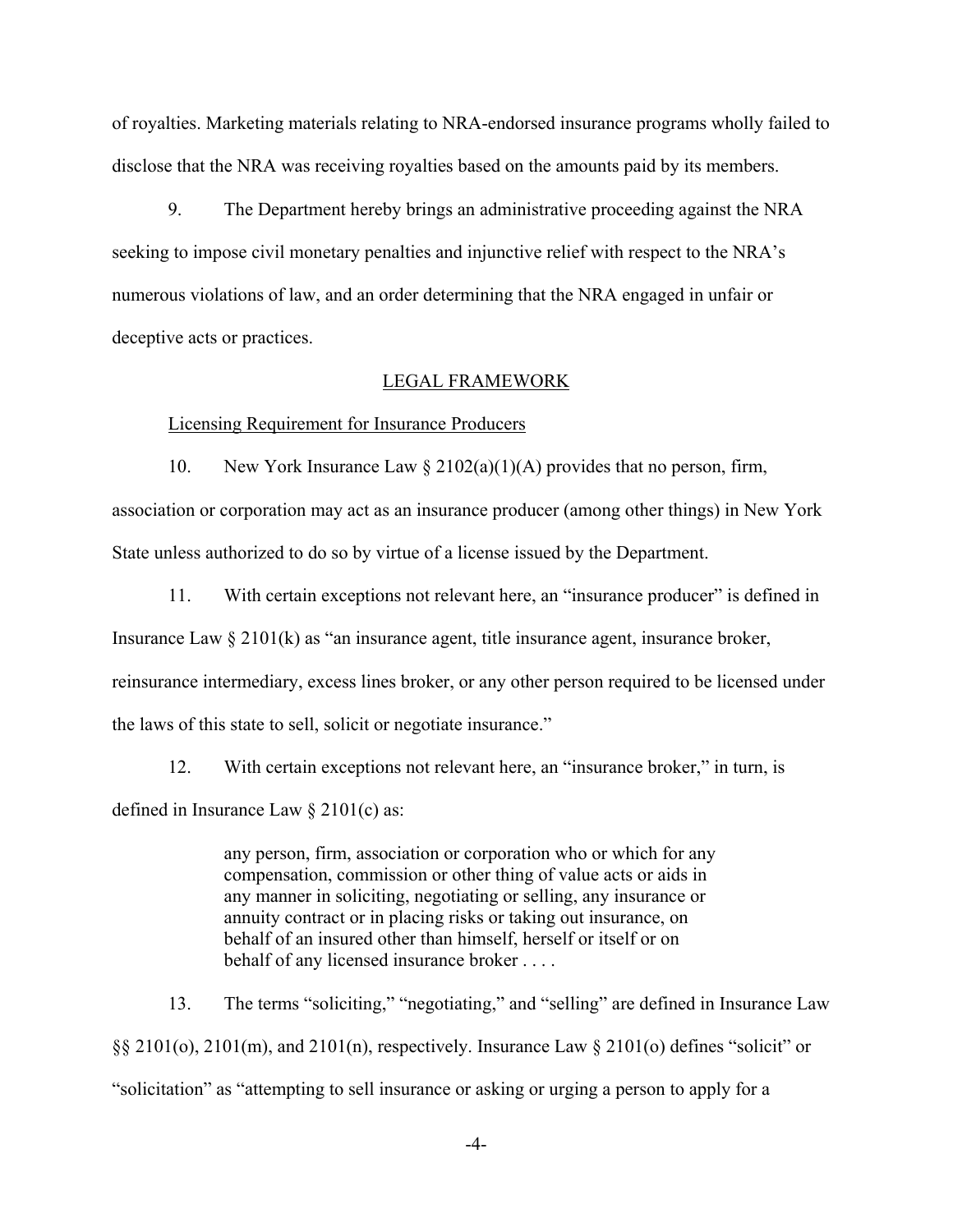particular kind of insurance from a particular licensed insurer, fraternal benefit society or health maintenance organization."

14. Non-licensees may not be compensated for making a referral to a licensed broker or agent unless the non-licensee's referral "does not include a discussion of specific insurance policy terms and conditions" and "the compensation for referral is not based upon the purchase of insurance by such person." Insurance Law  $\S$ § 2114(a)(4), 2115(a)(1), 2116.

15. In addition to the general requirement that an insurance producer be licensed, the law also prohibits any person who is required to be licensed by the Department and is not so licensed from accepting any commission, service fee, brokerage or other valuable consideration for selling, soliciting or negotiating insurance in New York State. Insurance Law  $\S 2102(e)(1)$ .

16. Insurance Law  $\S 2102(g)$  provides that any person, firm, association or corporation who or that violates any provision of Insurance Law § 2102 shall be subject to a penalty not to exceed five hundred dollars for each transaction.

#### Excess Line Insurance Provisions

17. Generally, insurers are licensed by the Department to provide specific types of insurance to New York consumers. These authorized insurers are regulated and examined by the Department, among other things, to ensure solvency and adherence to consumer protection standards.

18. In situations in which insurance cannot be obtained through an authorized insurer, however, insurance can be obtained through an "excess line" insurer. Excess line insurers are not licensed by the Department and so are considered unauthorized insurers in New York State. Excess line insurers are permitted to do business in New York, however, through an excess line broker for certain types of insurance coverage specified in New York Law and Regulations and

-5-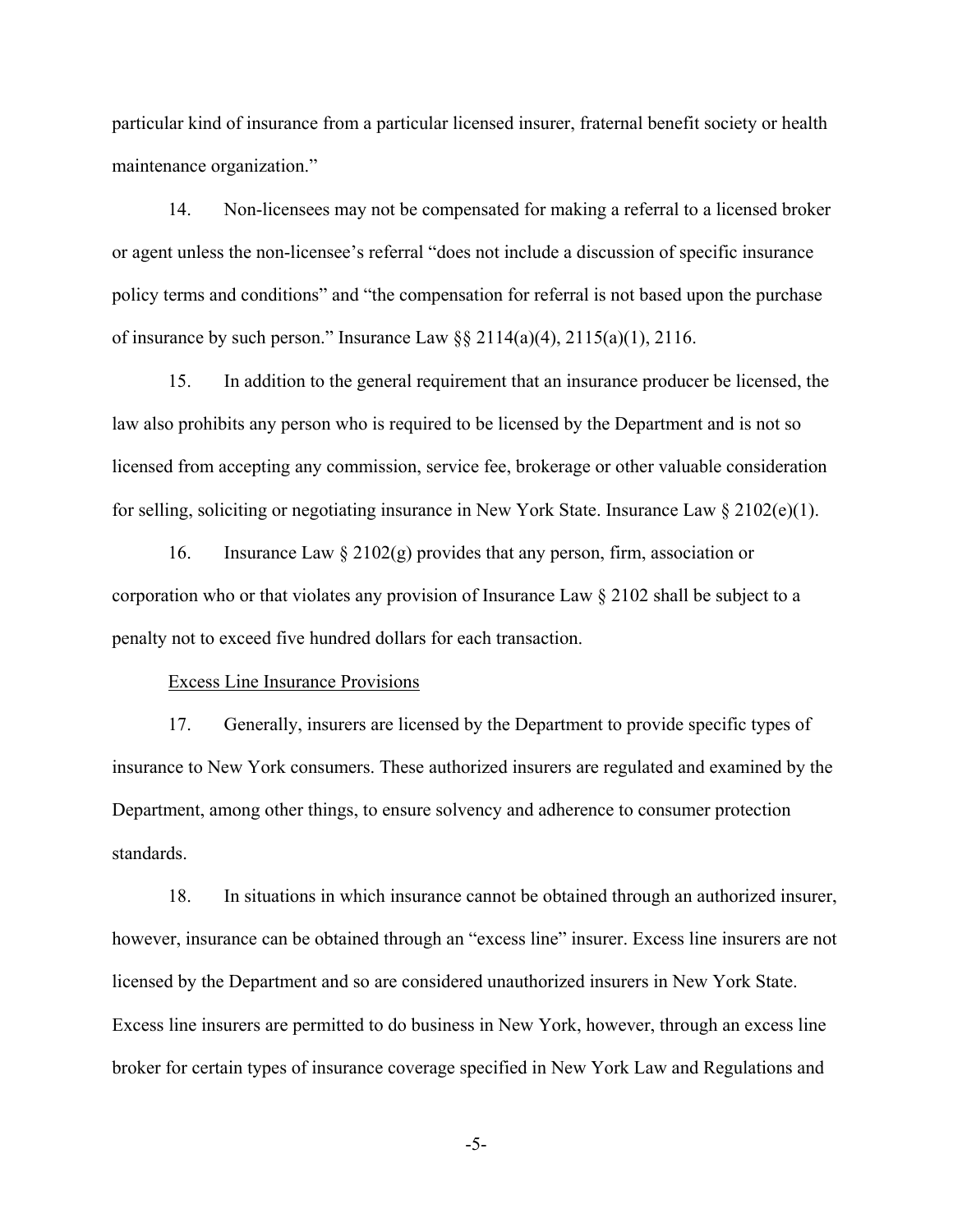under prescribed rules. Unless another exemption applies, however, an insurance policy may only be procured from an excess line insurer after an excess line broker has obtained declinations of coverage from three authorized insurers in New York for each insured.

19. Insurance Law § 2122(b) provides that "no insurance producer or other person, shall, by any advertisement or public announcement in this state, call attention to any unauthorized insurer or insurers."

20. The solicitation of insurance in New York by an unauthorized insurer, other than by mail from outside New York, is unlawful, and acting for or aiding the unauthorized insurer including by any party that solicits such insurance — constitutes a violation of New York Insurance Law  $\S 2117(a)$ .

21. Insurance Law  $\S 2117(g)$  provides that any person, firm, association or corporation violating any provision of Insurance Law § 2117 shall, in addition to any other penalty provided by law, forfeit to the people of this state the sum of five hundred dollars for each transaction.

#### Prohibitions on Types of Coverage Offered

22. New York Insurance Law also specifies what acts can and cannot be covered by insurance in New York State.

23. New York Insurance Law  $\S 1101(a)$  defines an insurance contract as an agreement between an insurer and an insured where the insurer must confer a benefit to the insured upon the happening of a fortuitous event which is an event or failure of an event that is "to a substantial extent beyond the control of either party." Accordingly, New York Courts and the Department have determined that insurance cannot indemnify for punishment for intentional wrongdoing particularly when the insured intended the injury at issue.

-6-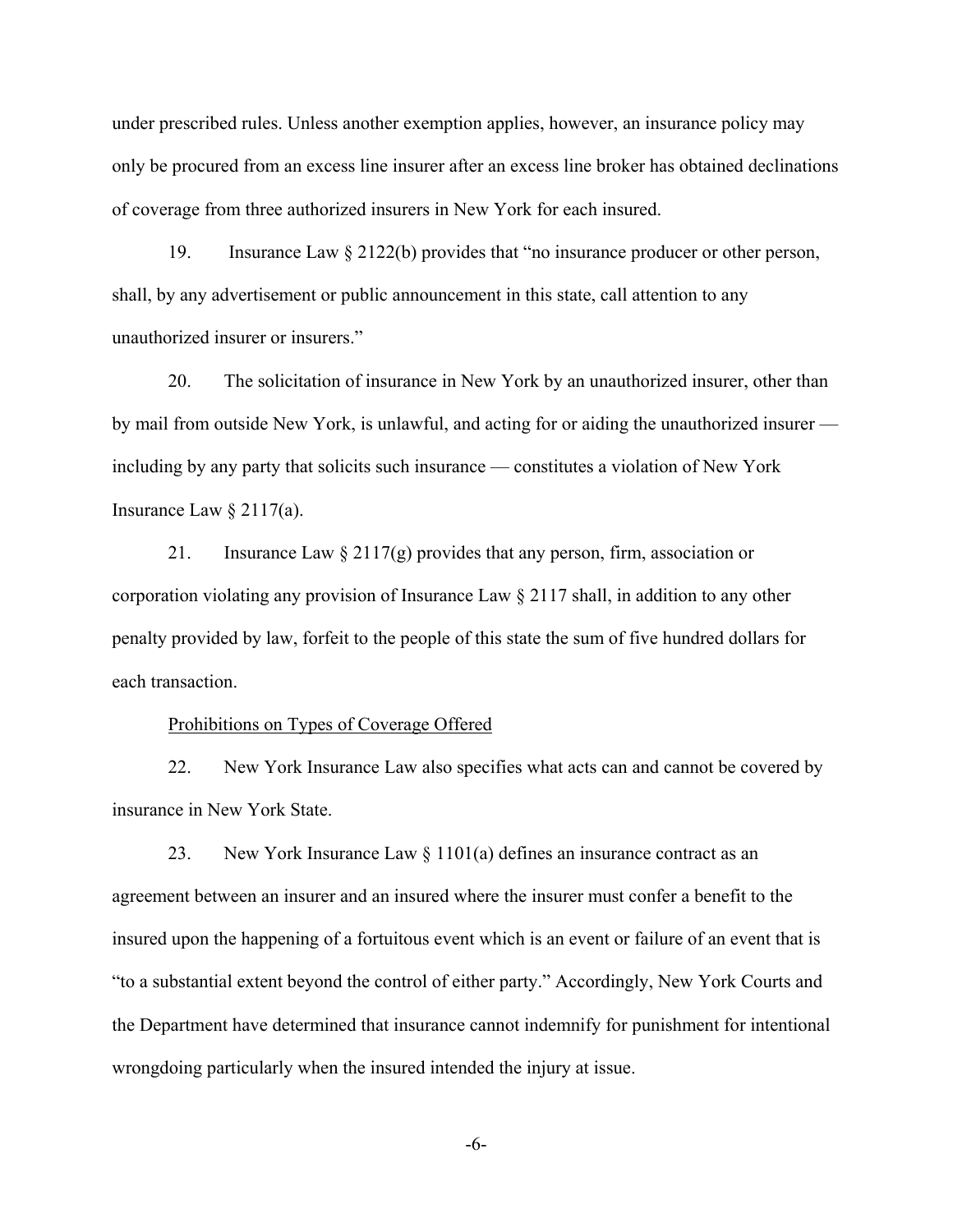24. Pursuant to Insurance Law  $\S 1116(a)(3)$ , legal services insurance may not be written in New York State except by an authorized insurer and in conjunction with a prepaid legal plan or liability insurance policy. Moreover, insurance defense coverage in a criminal proceeding is entirely prohibited in New York State except with regard to the indemnification of officers and directors of corporations. 11 NYCRR Part 262.

25. Participation in the solicitation of insurance coverage that violates these provisions on behalf of an unauthorized insurer constitutes a violation of New York Insurance Law § 2117(a), subjecting the violator to a penalty of five hundred dollars for each transaction, pursuant to Insurance Law  $\S 2117(g)$ .

#### Types of Violations and Initiation of Hearings

26. The term "defined violation" is defined to mean the commission by a person of an act prohibited by a series of enumerated statutes. Each of the violations of the Insurance Law described above is so enumerated. Insurance Law § 2402(b).

27. Pursuant to Insurance Law  $\S$  2402(c), the term "determined violation" means "any unfair method of competition or any unfair or deceptive act or practice, which is not a defined violation but is determined by the superintendent pursuant to section two thousand four hundred five of this article to be such method, act or practice."

28. Section 2430 of the Insurance Law provides that "[n]o person shall engage in this state in any trade practice constituting a defined violation or a determined violation as defined herein."

29. Section 2405(a) of the Insurance Law authorizes the superintendent to bring a statement of charges and initiate a hearing "[w]henever the superintendent has reason to believe that a person has committed or is committing a defined violation or has been or is engaging in

-7-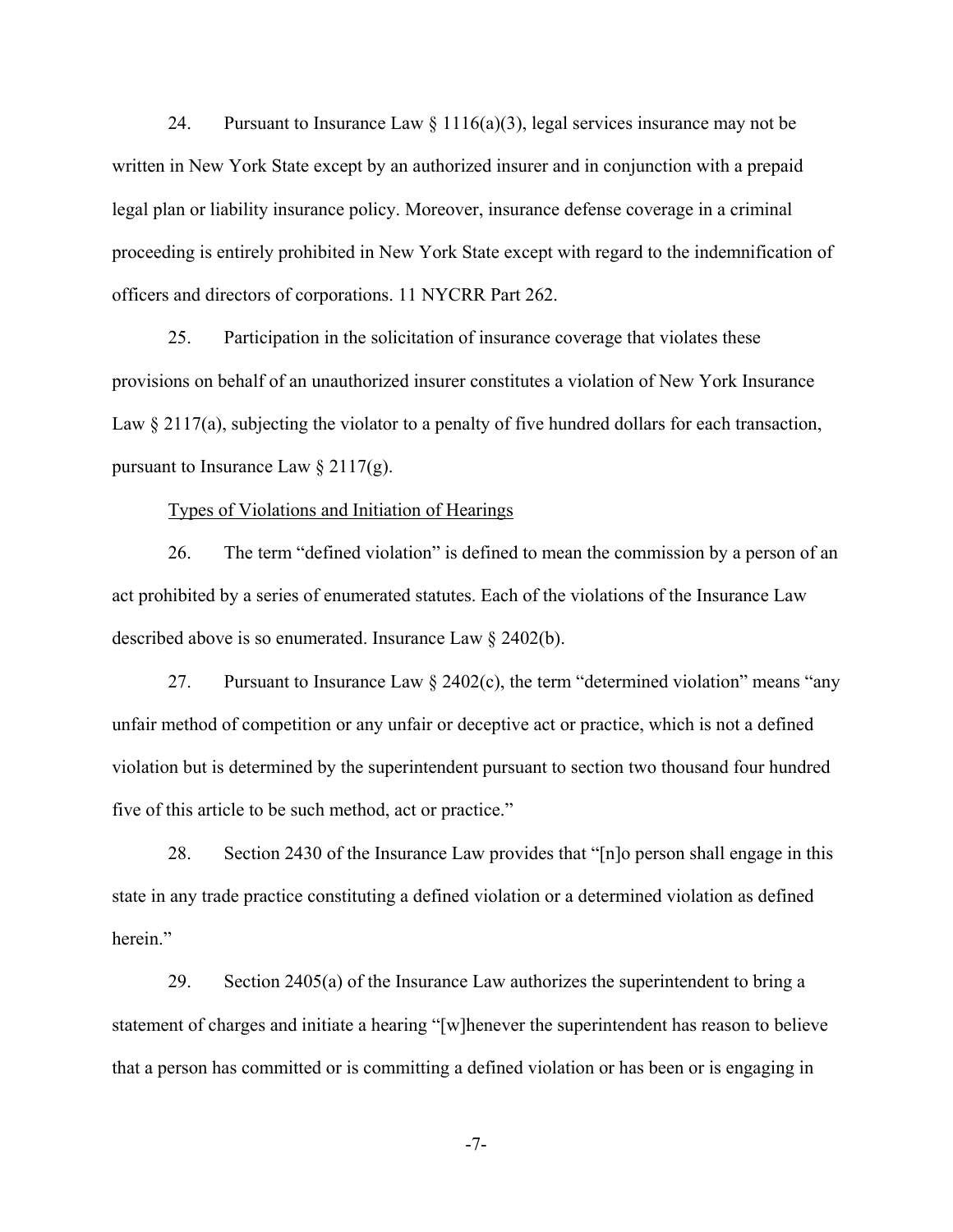any method of competition, or any act or practice, which could become a determined violation" and that a proceeding is in the public interest.

#### FACTUAL ALLEGATIONS

#### NRA's Affinity Insurance Offerings

30. Since at least 2000, the NRA has worked with the Kansas City Series of Lockton Companies, LLC to offer a variety of insurance products to NRA members, their families, and affiliated businesses through the NRA Endorsed Insurance program. Under this program, NRA members were offered property, liability, health, and life insurance that, they were told, were researched, negotiated and endorsed by the NRA.

31. The NRA Endorsed Insurance program was managed by Kansas City Services of Lockton Companies, LLC and offered insurance products underwritten by a variety of insurers. A separate Lockton entity, Lockton Affinity, LLC (formerly Lockton Risk Services, Inc.), a subsidiary of Lockton Companies, LLC (collectively, "Lockton"), acted as the broker for property and casualty products, and another entity, A.G.I.A, Inc. ("A.G.I.A"), acted as the broker for life and health products.

32. The NRA and Lockton marketed these products through websites, mailings, emails and other methods, representing that "[t]he NRA and the Insurance Program administrators work closely together in all aspects of the insurance programs, negotiating the most comprehensive coverage at the lowest possible cost to you, and producing enrollment materials that make it easy for you to select and purchase appropriate insurance coverage."

-8-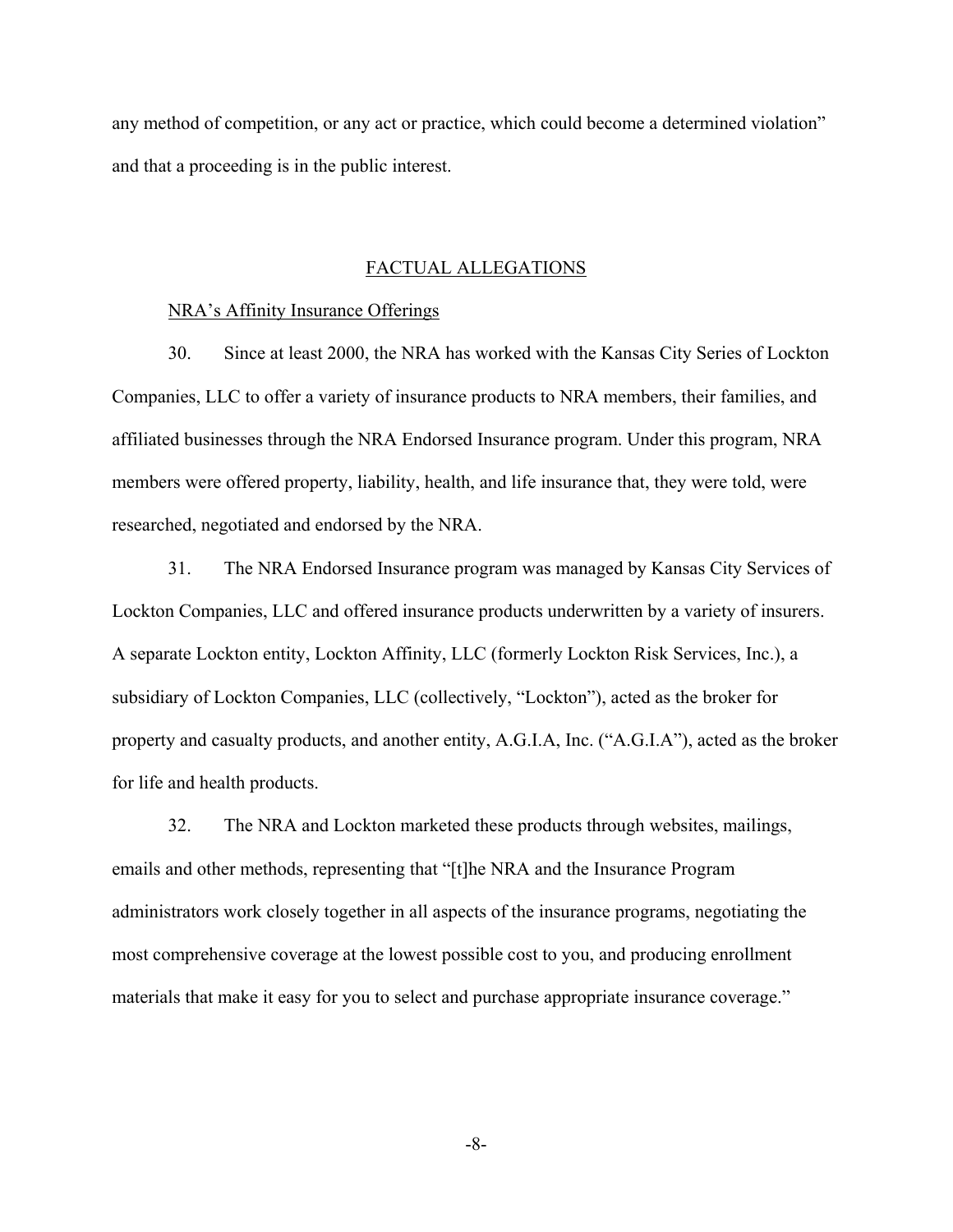#### The Carry Guard Program

33. In 2016, the NRA partnered with Lockton to create what would become the "Carry Guard" insurance program.

34. Between approximately April 1, 2017, and November 17, 2017, Carry Guard insurance was marketed and sold throughout the United States, including in the State of New York. During that period, approximately 680 Carry Guard insurance policies were issued to New York residents.

35. The Carry Guard insurance policies were placed through New York's excess line market. Pursuant to written agreements with Lockton, the Illinois Union Insurance Company served as the underwriter for the Carry Guard program, providing insurance policies to individuals who purchased Carry Guard insurance. Illinois Union Insurance Company is a subsidiary of Chubb Ltd. and held itself out to the public simply as "Chubb." (Illinois Union and Chubb, Ltd. will be referenced herein as "Chubb.") Chubb is an unauthorized insurer in New York but is eligible, under certain circumstances, to write excess line insurance in the State.

36. From approximately April 1, 2017, to November 17, 2017, the NRA's website, www.nracarryguard.com, described the Carry Guard program as follows:

> NRA Carry Guard is a two-pronged program. It was created to provide dynamic, state-of-the-art insurance protection to those who legally defend themselves with a firearm, and to offer an elite, onestop training option. The insurance provides a cutting-edge set of features that will help gun owners mitigate the potentially costly financial and legal consequences flowing from armed encounters, even if they did everything right.

37. The NRA website further described the Carry Guard program as "the only membership carry program developed and supported by the National Rifle Association, the most

-9-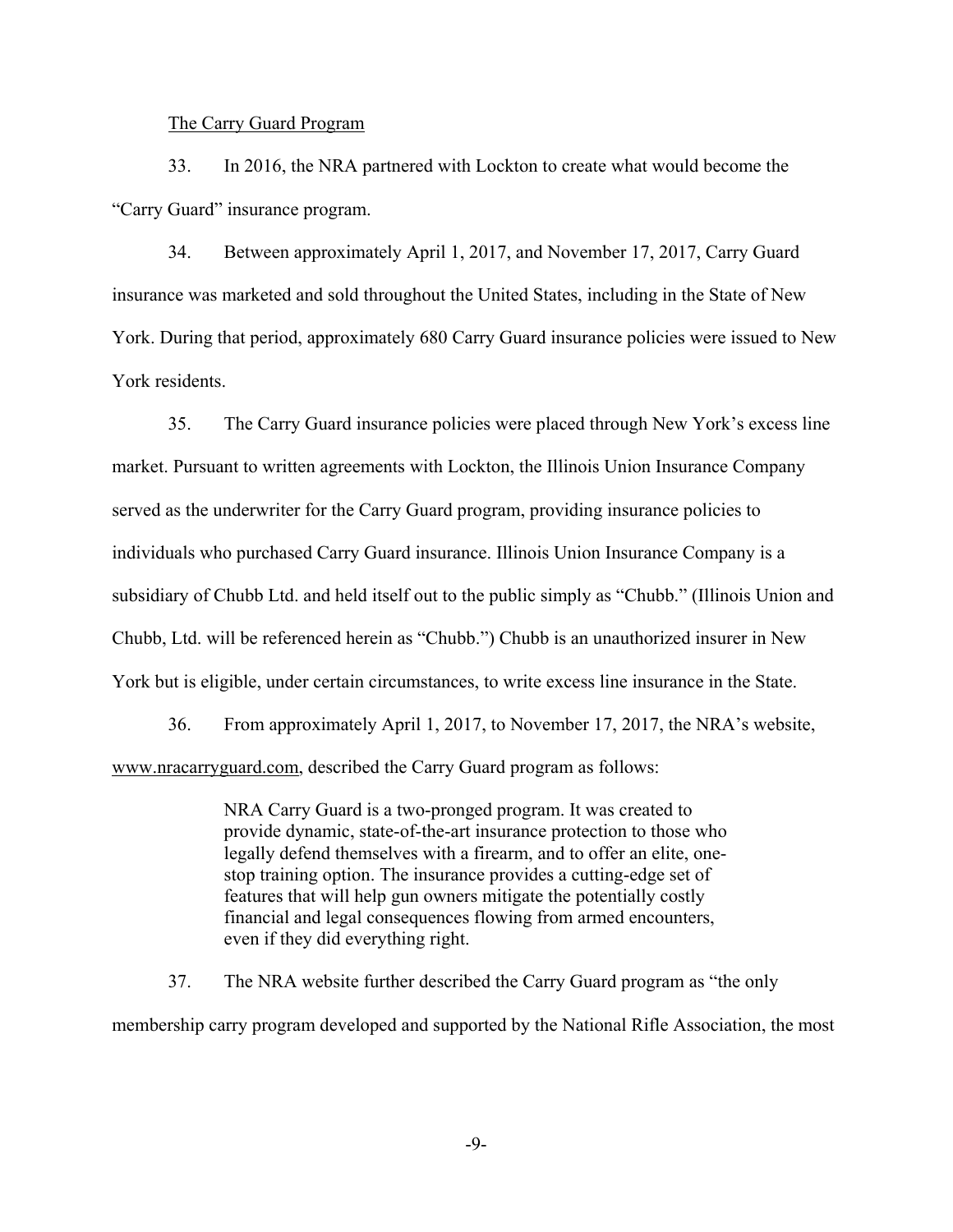powerful civil rights organization in American history." The website further stated that Carry

Guard was "created by the NRA."

38. Additional promotional materials disseminated by the NRA stated:

**Why do I need Carry Guard**? Although millions of Americans are prepared to use a firearm in self-defense, very few families can withstand the financial consequences that may come next. The legal fees to clear your good name could be enormous. Likewise, the costs of defending and potentially losing a civil lawsuit could cripple your finances for the rest of your life*.* And many homeowners' policies have severe limitations or exclusions related to intentional acts such as self-defense.

These materials carried a legend at the bottom of the page: "NRA CARRY GUARD™ Insurance

Program Administered by Lockton Affinity, LLC • D/B/A/ Lockton Affinity Insurance Brokers,

LLC."

39. Despite the fact that the NRA did not possess an insurance producer license from

the Department, the NRA nonetheless engaged in substantial marketing and solicitation in

connection with the Carry Guard program. For example (and without limitation):

- a. The NRA caused its primary marketing vendor, Ackerman McQueen, to create and place television commercials on cable television and to broadcast NRAproduced videos promoting the Carry Guard program on YouTube;
- b. The NRA directly solicited participation in the Carry Guard program through mass e-mail marketing deployed by the NRA itself, direct mail, banner ads, and articles in NRA publications;
- c. In promotional emails deployed by the NRA, Wayne LaPierre, the NRA's Chief Executive and Executive Vice President, advised consumers that "you can get [Carry Guard] protection for just pennies a day – less than the price of a postage stamp." He also advised consumers that Carry Guard coverage involved up to \$1 million of insurance protection against civil lawsuits, immediate access to supplemental funds for bail, attorney retainer fees and other criminal defense costs, up to \$150,000 in criminal liability reimbursement upon an acquittal, and automatic protection for a spouse at no extra cost;
- d. Dana Loesch, then a spokesperson for the NRA, featured prominently in Carry Guard advertising. In one email deployed by the NRA, Ms. Loesch explained that the benefits of Carry Guard insurance include between \$250,000 and \$1 million in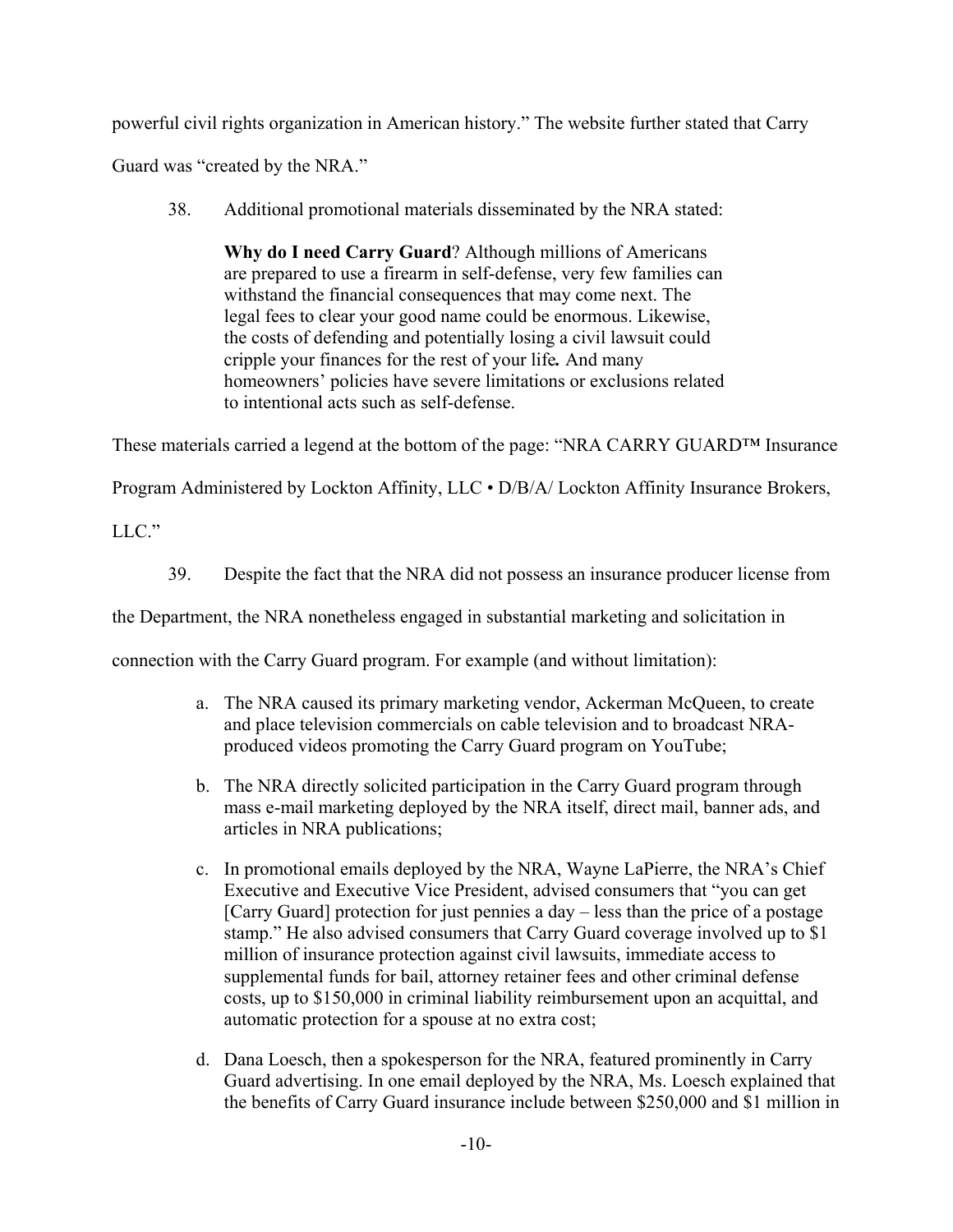insurance, depending on the level of coverage chosen, civil defense legal fees, and supplemental payments for bail, bonds, legal retainer fees, and lawful replacement of your legally possessed firearm;

- e. The NRA heavily promoted the Carry Guard program at its 2017 "Carry Guard Expo" and its annual meeting;
- f. The NRA operated the website "www.nracarryguard.com," which was an important marketing portal for the Carry Guard program;
- g. The NRA promoted Carry Guard insurance on its main website, www.nra.org, which, among other things, featured an NRA spokesperson making claims such as, "We're proud to have developed the one carry membership program that stands above all others – NRA Carry Guard"; and "I will never carry a gun without carrying this"; and
- h. "Pop-up" internet advertising for the Carry Guard program featured NRA spokespersons.

40. Pursuant to its written agreement with Lockton, the NRA was responsible for all costs of marketing the Carry Guard program.

41. The written agreement with Lockton also provided that the NRA was to receive

compensation in connection with the Carry Guard program that included, among other things, a royalty amount of 21.92% of the premium collected by Lockton from NRA members who purchased the insurance, along with certain profit-sharing revenues. Although the Carry Guard program was discontinued in New York after only a few months, approximately 680 Carry Guard insurance policies were issued to New York residents, and the NRA received royalties on those sales.

42. The Carry Guard program provided insurance coverage that may not legally be offered in New York State, specifically: (a) defense coverage in a criminal proceeding that is not permitted by law; (b) liability coverage for bodily injury or property damage expected or intended, from the insured's standpoint, in an insurance policy limited to use of firearms and that

-11-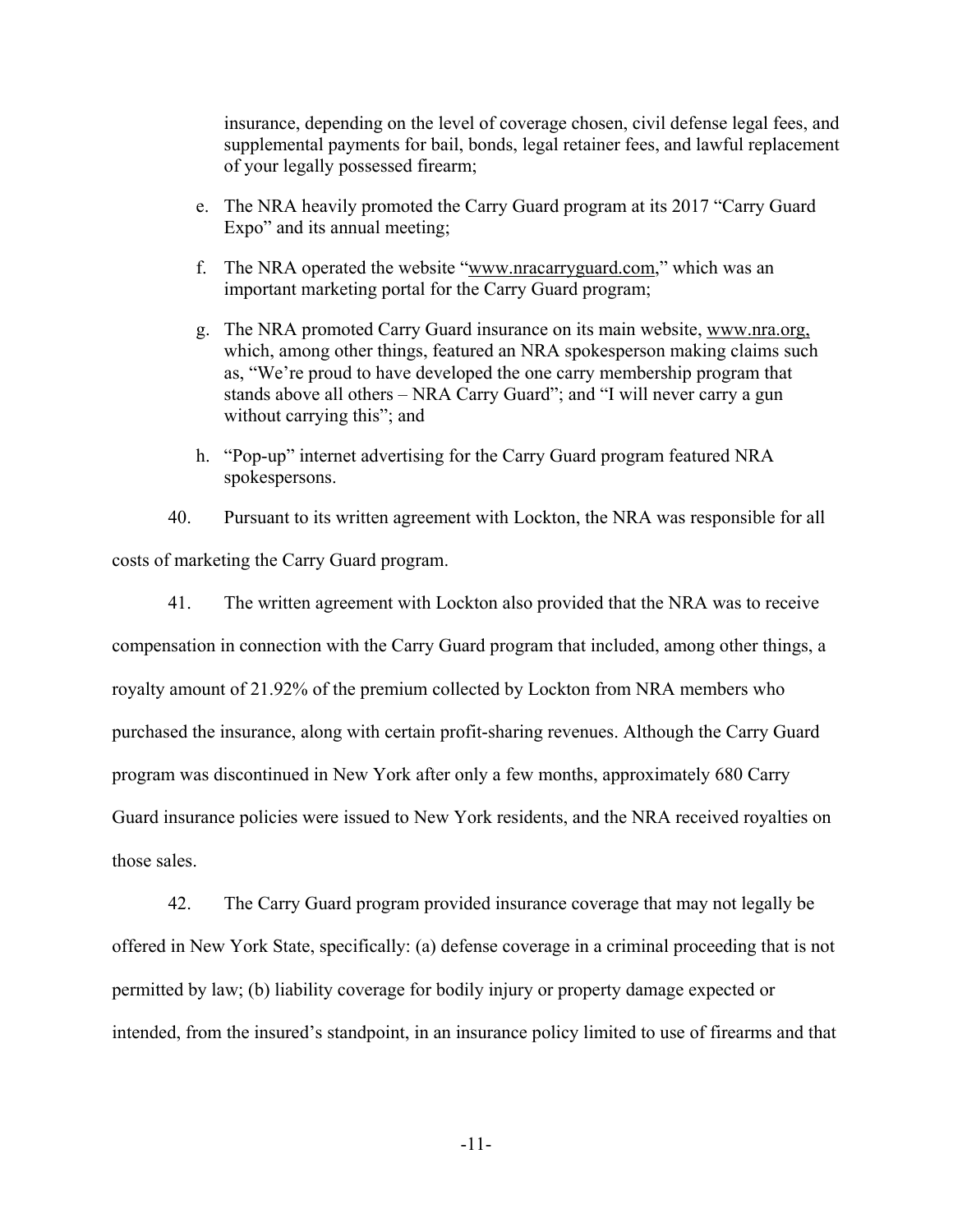was beyond the use of reasonable force to protect persons or property; and (c) coverage for expenses incurred by the insured for psychological counseling support.

43. Chubb was doing an insurance business without a license in violation of Insurance Law § 1102 with regard to the Carry Guard program, both because the required three declinations from authorized insurers had not been obtained for each insured and because the program included coverage that was not permissible under New York law. Notwithstanding that, the NRA's marketing materials specifically called attention to Chubb, an unauthorized insurer, in violation of the New York Insurance Law. According to the marketing and promotion website for the Carry Guard Program, www.nracarryguard.com, for example, the Carry Guard Program "is backed by insurance leader Chubb" and is underwritten by a group within Chubb, "the world's largest publicly traded property and casualty insurance company."

### Other NRA-Endorsed Insurance Programs

44. From in or about 2000 through 2019, the NRA also solicited or aided Lockton and A.G.I.A. in soliciting numerous additional insurance products (the "Other NRA Programs"). Those products included, among others, the following policies sold to new and existing NRA members, including in the State of New York:

- by the use of a firearm; a. "Retired Law Enforcement Officer Self-Defense Insurance," which provided coverage for criminal and civil defense costs, bodily injury, and damage caused
- b. "ArmsCare Plus Firearms Insurance," which provided coverage for legal firearms and attached accessories against loss, damage, flood, fire, and theft (including theft from a locked vehicle);
- c. "Firearms Instructor Plus Liability Insurance," which provided coverage for injuries or damage the insured causes while acting as an instructor during a lesson, medical expenses up to \$5,000, legal expenses from lawsuits related to the injuries or damage, and professional liability coverage that protects the member from allegations of negligent training;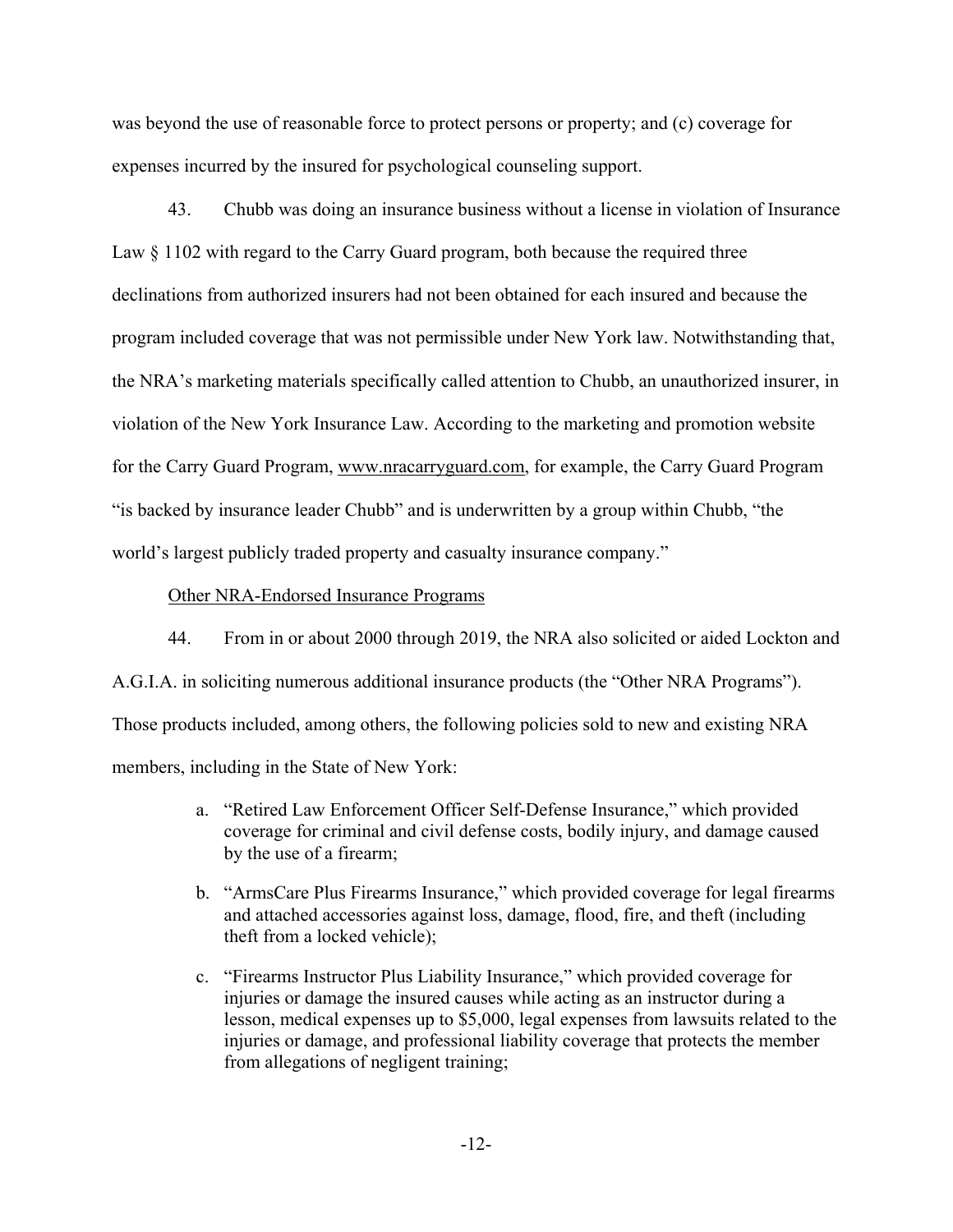- d. "Personal Firearms Protection Insurance," which provided coverage for any unintentional injuries or damage an insured causes while hunting or trapping on public or private land, shooting in competitions, or shooting at private shooting ranges, with a firearm, air gun, bow and arrow, or trapping equipment, and coverage for lawsuit defense costs;
- e. "Gun Collector Insurance," which provided coverage for certain firearms and their attached accessories against loss, damage, fire, and theft (including theft from a locked vehicle);
- f. "Gun Club Insurance," which provided coverage for loss or damage to any assets the gun club rents, leases or owns, coverage for general liability plus medical payments, coverage for claims of false advertising, and optional coverage for business income, boiler and machinery, glass, computers, valuable papers and records, and accounts receivable;
- g. "Hunt Club Insurance," which provided coverage for hunt clubs and the landowners to protect against injury and damage, provided host liquor coverage, and provided hired and non-owned auto coverage. In addition, an insured could select coverage for "personal and advertising," products/completed operations, and medical expenses up to \$5,000 for any one person;
- h. "NRA Business Alliance Insurance," which provided coverage for a firearmsrelated business, including coverage for loss or damage to any assets the insured business rents, leases or owns, coverage for general liability plus medical payments, coverage for claims of false advertising, gunsmith coverage, and optional coverage for business income, boiler and machinery, glass, computers, valuable papers and records, and accounts receivable;
- i. "Gun Show Insurance," which provided coverage for the insured's liability arising out of the insured's occupation as a gun show promoter; and
- j. "Home-Based Federal Firearms License Insurance" for gun dealers and gunsmiths, which provided coverage for the insured's business location, equipment and tools, and gear entrusted to the insured by the insured's clients, against theft, damage and other loss, and provides general liability coverage, including products/completed liability to insure the insured's finished work against later claims.
- 45. From in or about 2000 through 2018, approximately 28,005 insurance policies

were procured by New York consumers through Lockton. From in or about 2011 through 2019,

approximately 986 policies were procured by New York consumers hrough A.G.I.A.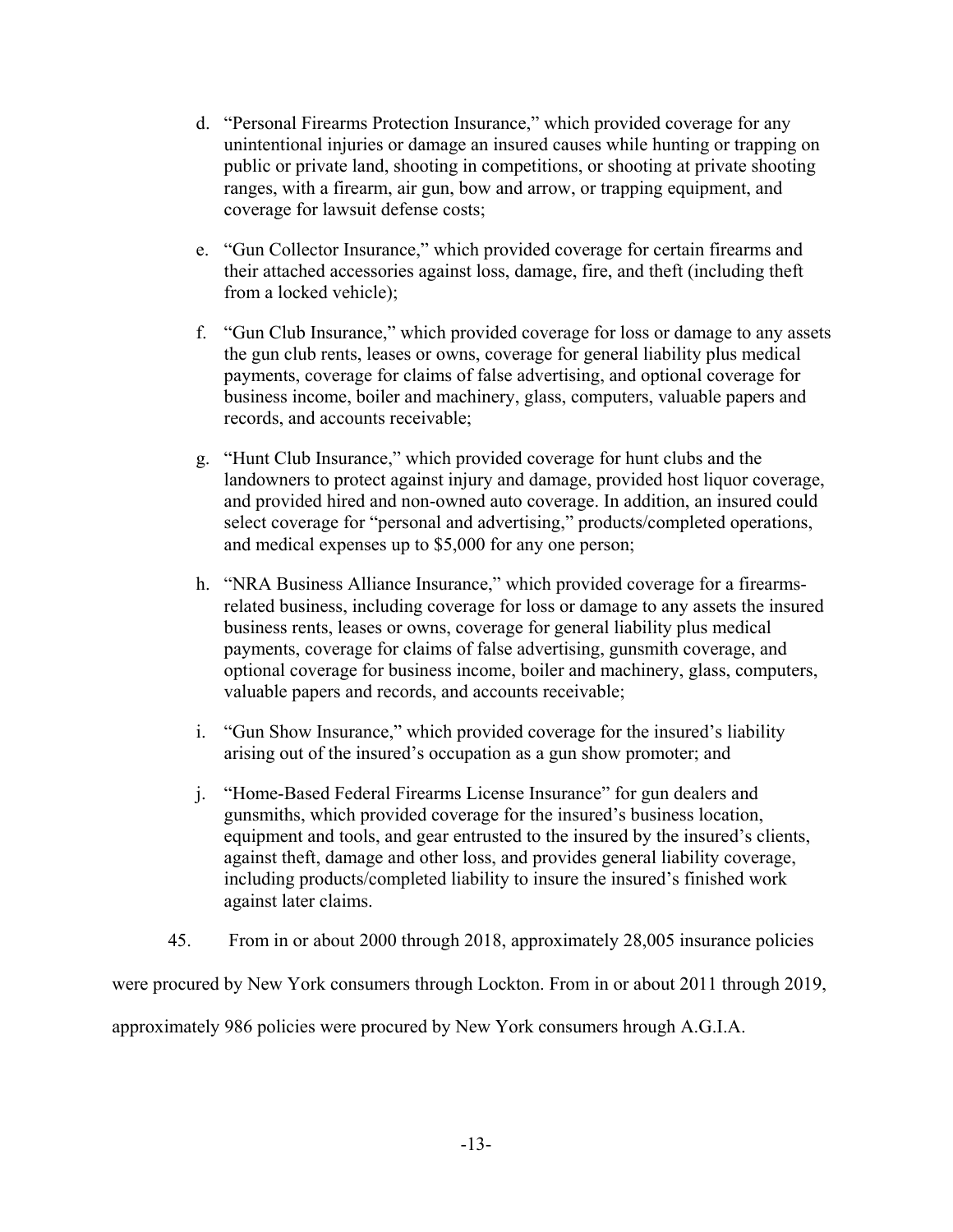46. Kansas City Series of Lockton Companies, LLC served as the project manager for the Other NRA Programs, and Lockton Affinity, LLC and A.G.I.A. served as insurance producers for those programs, carrying out such functions as marketing the insurance, binding the insurance, collecting and distributing premiums, and delivering policies to insureds.

47. Although it did not possess an insurance producer license from the Department, the NRA nonetheless engaged in marketing and solicitation with regard to certain of the Other NRA Programs, including directly soliciting the purchase of insurance by its members through mass e-mail marketing deployed by the NRA, direct mail, banner ads, articles in NRA publications, and publicizing the insurance programs on several NRA-affiliated websites, including www.nraendorsedinsurance.com, www.benefits.nra.org, www.mynrainsurance.com, and its main website, www.nra.org.

48. From in or about 2000 through 2019, the NRA directly solicited its members to purchase certain of the Other NRA Programs through its websites and regularly deployed mass e-mail marketing. The language used on the NRA's websites and in the NRA's mass e-mail campaigns for these insurance programs affirmatively encouraged NRA members to purchase NRA-endorsed insurance and discussed the terms and conditions of the coverage being offered, including, for example:

- a. "Make sure you have **the protection you need** for your valuable guns . . . if your firearms and accessories are worth more than \$2,500, upgrade your NRA member benefit No-cost ArmsCare Firearms Insurance to ArmsCare Plus Firearms Insurance. Your guns will be protected at full replacement value, which means you'll be paid the full cost of replacing your firearms in the event of a loss;"
- b. "Protect yourself from the unthinkable… If you are forced to use your firearm in an act of self-defense, your homeowner's insurance may not cover these claims. We recognize this gap in coverage and developed a plan to protect NRA members and their right to carry. The NRA Self-defense Insurance includes:
	- Bodily injury or property damage
	- Criminal defense reimbursement and civil suit damages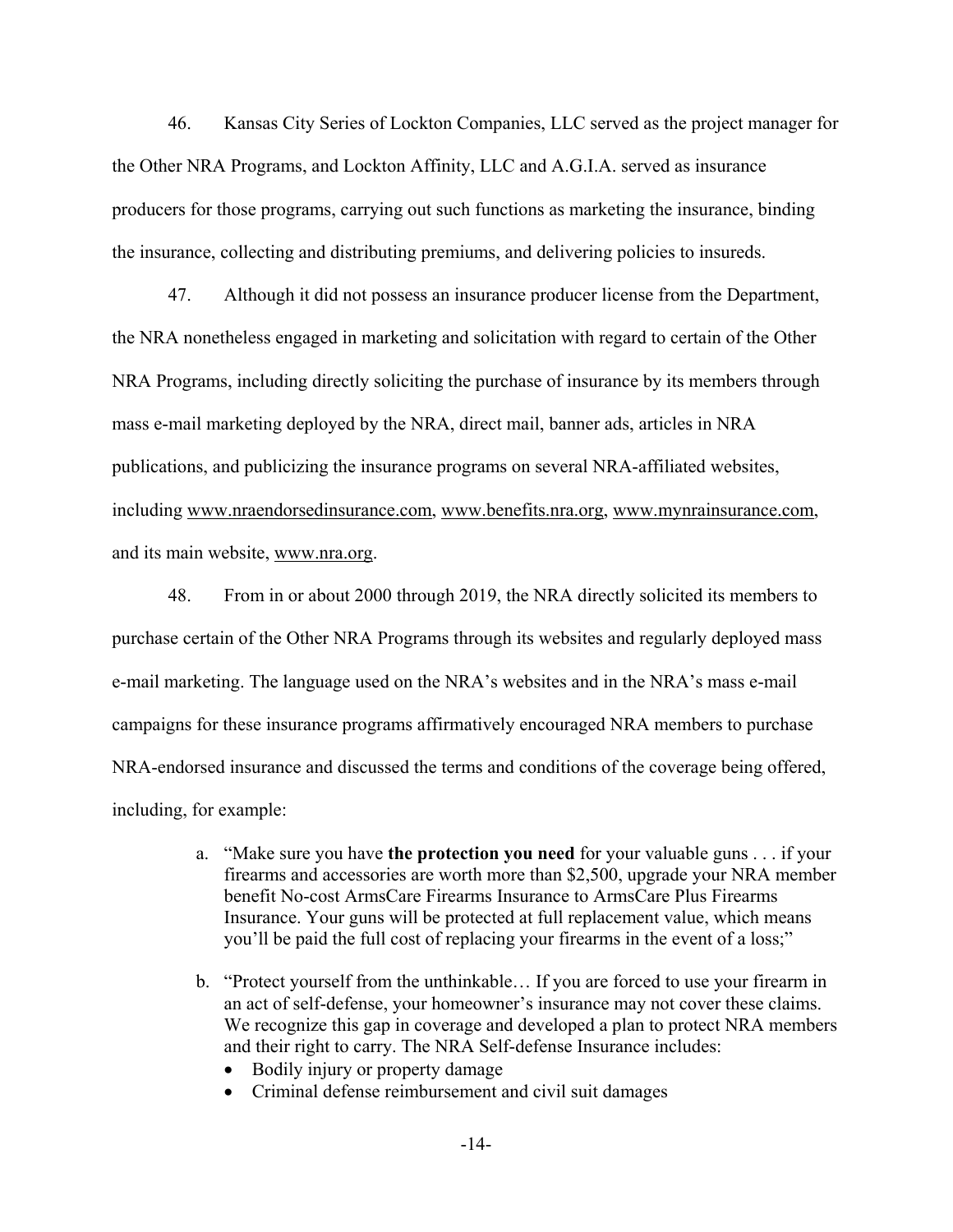- Automatic coverage for spouse
- Personal firearms protection coverage
- And more... BUY NOW;"
- c. "**We ride shotgun for you.** At a time when liability suits are initiated with a quick snap of the fingers, the need for protection is real. Even if the claim is false, there is still the cost associated with defending it.
	- Excess Personal Liability
	- New Self-Defense
	- Firearm Instructors Liability;" and
- d. "**Don't be caught without Health Coverage**. Do you have a gap in medical coverage? Do you have children that recently graduated or are no longer under your current plan? Don't take any chances! You can apply for the NRA Endorsed Short Term Medical Plan and keep yourself and your dependants [sic] covered for just dollars a day. Learn more! Enroll Online!"
- 49. The NRA was compensated handsomely for its participation in these insurance

programs through royalties that were based on a percentage of the insurance premiums paid by NRA members. Those royalty percentages varied by program, but most ranged between 13.67% to 21.92% of the premium amounts received by Lockton. Nationwide, NRA received millions of dollars per year in royalties and profit-sharing payments in connection with the Other NRA Programs. With respect to New York consumers, the NRA received more than \$1.8 million from Lockton-administered programs in royalties and administrative fees between 2000 and 2019. On information and belief, the NRA also received additional royalties from A.G.I.A., as well as profit-sharing distributions from both Lockton and A.G.I.A.

50. The royalties and profit-sharing revenues collected by the NRA were impermissibly based, at least in part, on a percentage of premium collected on policies sold.

51. The NRA participated in marketing its insurance programs through websites, mailings, emails and other methods, repeatedly representing in those materials that "[t]he NRA and the Insurance Program administrators work closely together in all aspects of the insurance programs, negotiating the most comprehensive coverage at the lowest possible cost to you, and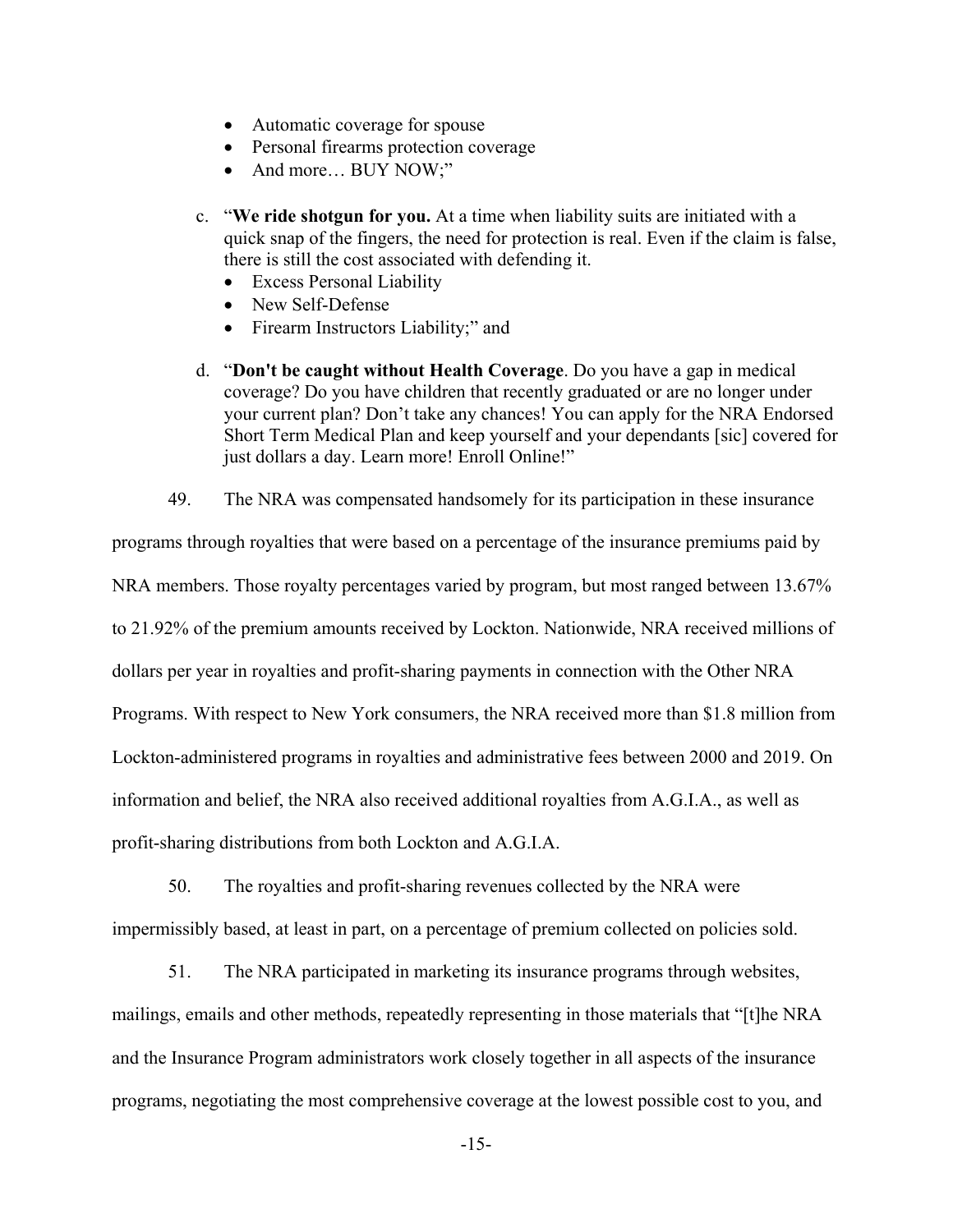producing enrollment materials that make it easy for you to select and purchase appropriate insurance coverage."

52. The statement that the NRA and administrators negotiated insurance coverage "at the lowest possible cost to you" was materially false and misleading. In actuality, on information and belief, the NRA members could have received the same coverage at a significantly lower cost but for the fact that the NRA was taking for itself a very substantial portion of its members' insurance premiums in the form of royalties — sometimes in an amount of more than 20% of the premiums paid.

53. This blatant misrepresentation was exacerbated by the fact that the vast majority of advertisements and other marketing materials for the NRA insurance programs failed to disclose the fact that the NRA was receiving such compensation.

#### Related Enforcement Actions

54. The Department has reached settlements with other participants in the NRAendorsed insurance programs. On May 2, 2018, the Department settled with Lockton for violations of the Insurance Law stemming from the Carry Guard program and certain of the Other NRA Programs, resulting in, among other things, a civil monetary penalty of \$7 million. On May 7, 2018, the Department settled with Chubb Group Holdings Inc. for violations of the Insurance Law stemming from the Carry Guard program, resulting in, among other things, a civil monetary penalty of \$1.3 million. On December 20, 2018, the Department settled with a number of Lloyd's underwriters for violations stemming from certain of the Other NRA Programs, resulting in, among other things, a civil monetary penalty of \$5 million.

-16-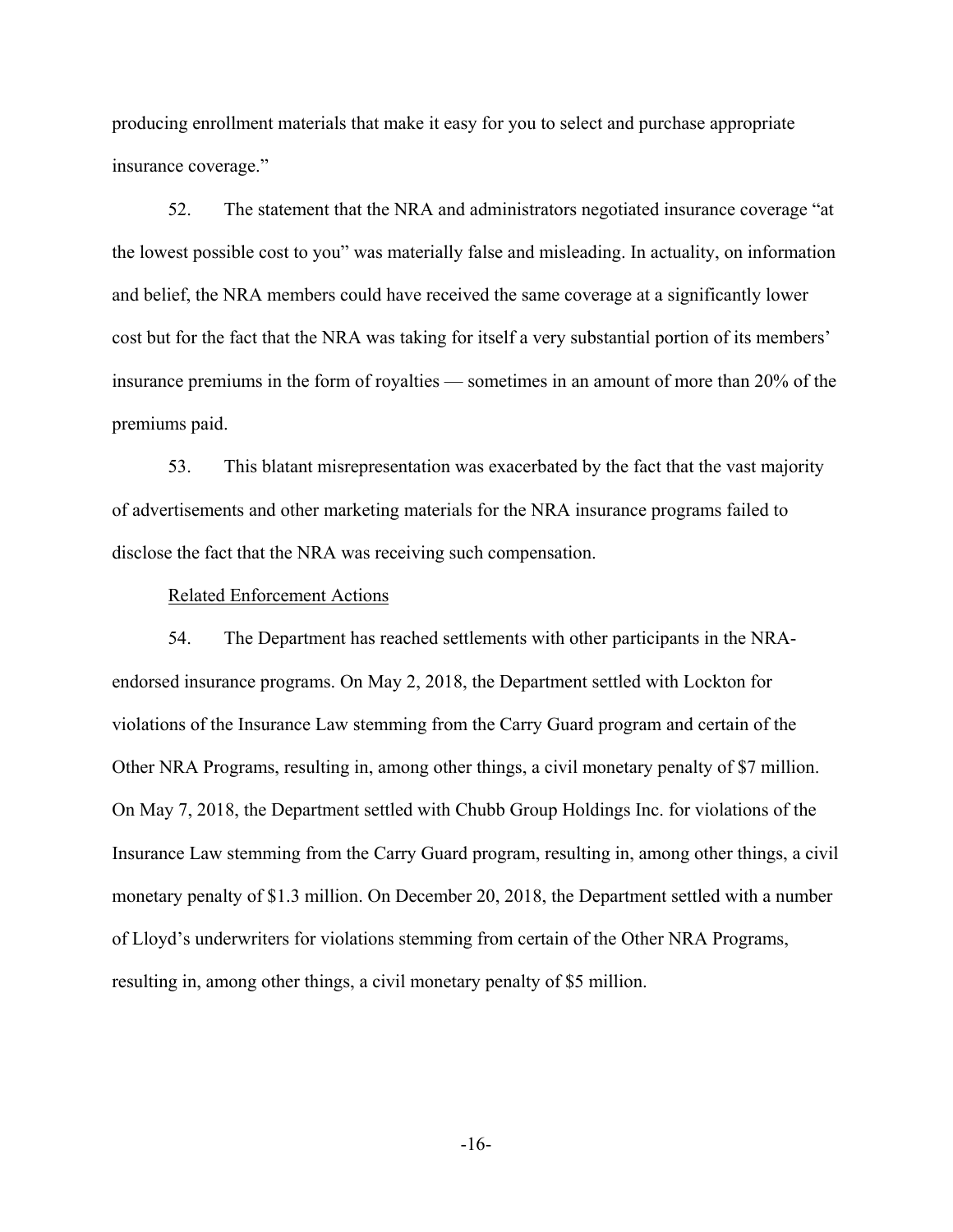#### SPECIFICATION OF CHARGES

## CHARGE I RESPONDENT VIOLATED INSURANCE LAW § 2102(a)(1)(A)

55. The allegations set forth in paragraphs 1 to 54 above are repeated and realleged as if fully set forth herein.

56. Insurance Law  $\S 2102(a)(1)(A)$  provides that no person, firm, association, or corporation shall act as an insurance producer in this state without having authority to do so by virtue of a license issued and in force pursuant to the provisions of the Insurance Law.

57. On multiple occasions between 2000 and 2018, the NRA acted as an unlicensed insurance producer in the State of New York with respect to Carry Guard and substantially all of the Other NRA Programs. In 2019, the NRA continued to act as unlicensed insurance producer in the State of New York with respect to policies procured through A.G.I.A.

58. At no time during the relevant period did the NRA have a license to act as an insurance producer in the State of New York.

59. The NRA repeatedly participated in marketing and solicitation with regard to Carry Guard and the Other NRA Programs, including with respect to New York consumers. Depending upon the program, the NRA did so through mass e-mail marketing deployed by the NRA, direct mail, banner ads, articles in NRA publications, and publicizing the insurance programs on NRA-affiliated websites, among other methods. These solicitations urged NRA members to purchase the insurance programs at issue and/or discussed the terms and conditions of the insurance coverage.

-17-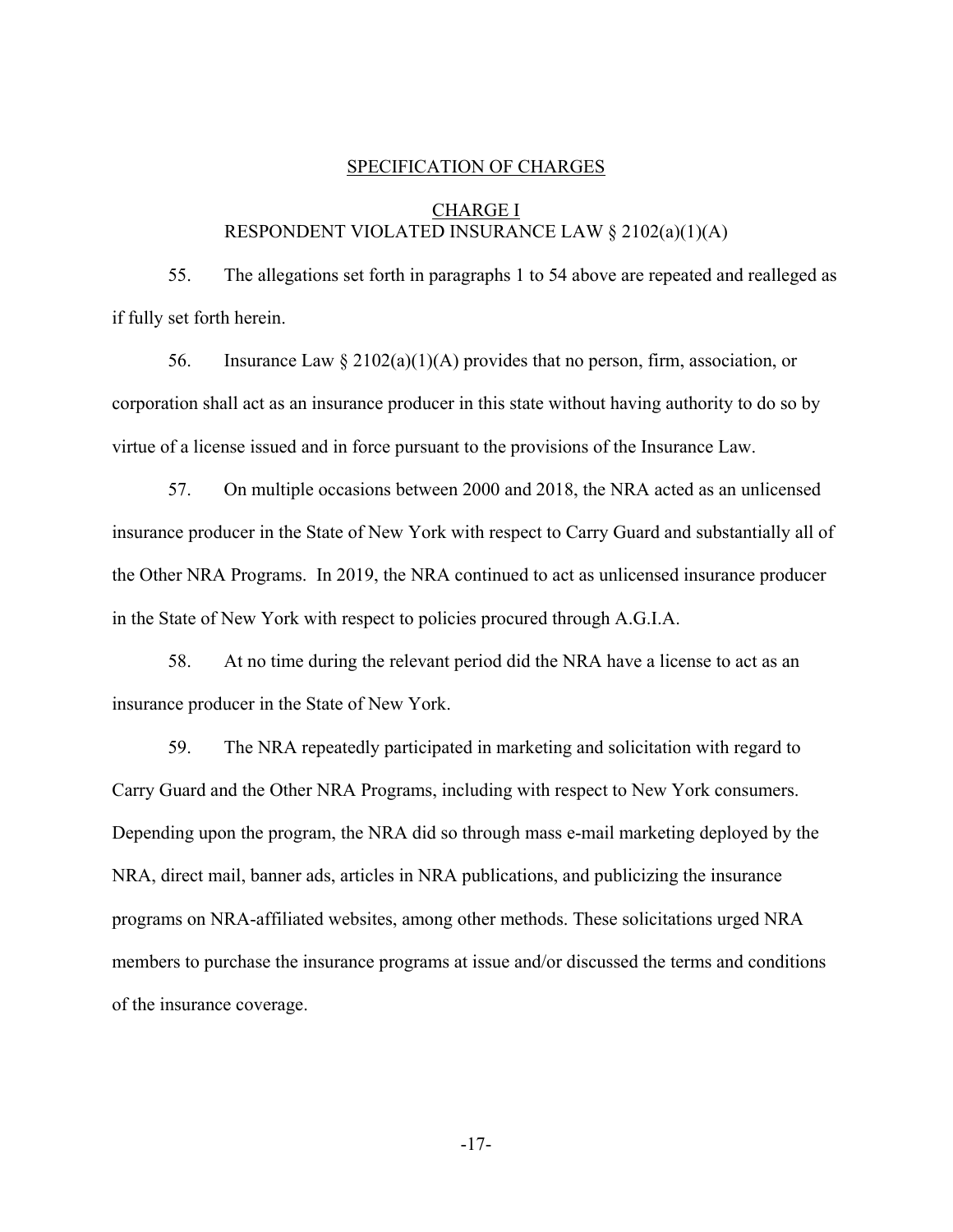60. The NRA received compensation for its involvement in these programs in the form of royalties and profit-sharing payments that was based on a percentage of premiums for the insurance sold to New York consumers.

61. Insurance Law  $\S 2102(g)$  provides that any person, firm, association or corporation that violates any provision of Insurance Law § 2102 shall be subject to a penalty not to exceed five hundred dollars for each transaction. On information and belief, during the relevant period, the NRA acted as an unlicensed insurance producer with respect to at least 28,000 policies in the State of New York.

### CHARGE II RESPONDENT VIOLATED INSURANCE LAW § 2102(e)(1)

62. The allegations set forth in paragraphs 1 to 61 above are repeated and realleged as if fully set forth herein.

63. Insurance Law  $\S 2102(e)(1)$  prohibits any person who is required to be licensed by the Department and is not so licensed from accepting any commission, service fee, brokerage or other valuable consideration for selling, soliciting or negotiating insurance in New York State.

64. For the reasons discussed in the allegations concerning Charge I, above, the NRA operated as an insurance producer in the State of New York but was not licensed to do so.

65. On multiple occasions between 2000 and 2018, the NRA received royalties from Lockton with respect to Carry Guard and substantially all of the Other NRA Programs in New York in the approximate amount of \$1.8 million. The NRA also received an unknown amount of additional royalties from A.G.I.A. between 2011 and 2019, as well as additional profit-sharing distributions and administrative fees from both Lockton and A.G.I.A. The royalties and profitsharing were based on a percentage of premiums for the insurance sold to New York consumers.

-18-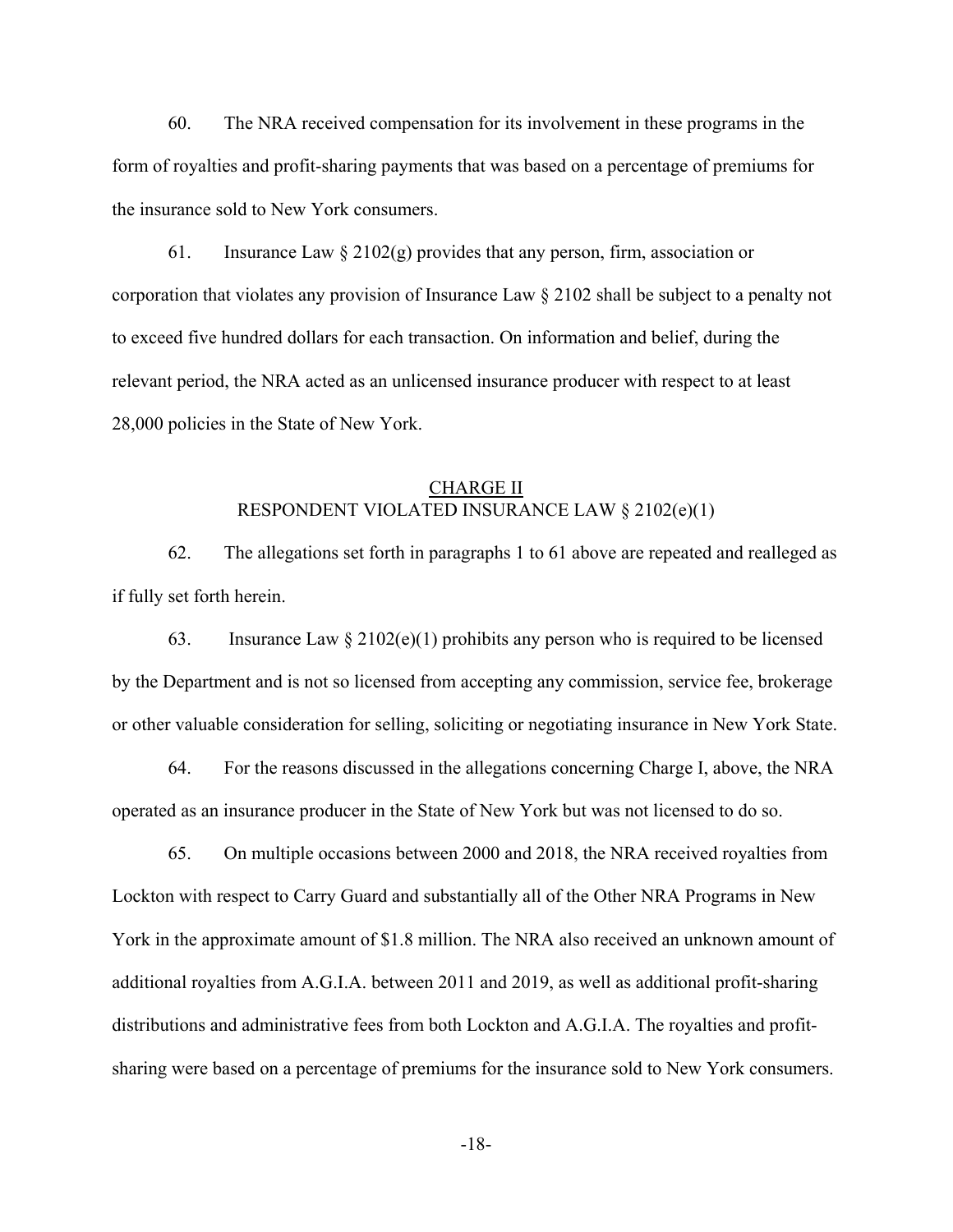66. Insurance Law  $\S 2102(g)$  provides that any person, firm, association or corporation who or that violates any provision of Insurance Law § 2102 shall be subject to a penalty not to exceed five hundred dollars for each transaction. On information and belief, during the relevant period, the NRA acted as an unlicensed insurance producer and received a commission, service fee, brokerage or other valuable consideration for selling, soliciting or negotiating insurance in New York State with respect to at least 28,000 policies.

### CHARGE III RESPONDENT VIOLATED INSURANCE LAW § 2117(a)

67. The allegations set forth in paragraphs 1 to 66 above are repeated and realleged as if fully set forth herein.

68. Insurance Law  $\S 2117(a)$  provides that no person, firm, association, or corporation shall in this state act as agent for any insurer which is not licensed or authorized to do an insurance business in New York state, in the doing of any insurance business in New York state or in soliciting, negotiating, or effectuating any insurance, or shall in New York state act as insurance broker in soliciting, negotiating or in any way effectuating any insurance, or in placing risks with, any such insurer, or shall in New York state in any way or manner aid any such insurer in effecting any insurance.

69. On multiple occasions between 2000 and 2018, the NRA aided an unauthorized insurer by marketing, soliciting, administering, and facilitating the provision of Carry Guard and many of the Other NRA Programs in connection with impermissible excess line policies.

70. Chubb, the insurer with respect to the Carry Guard program, is not and has never been an authorized insurer in the State of New York with respect to the insurance coverages at issue in this matter.

-19-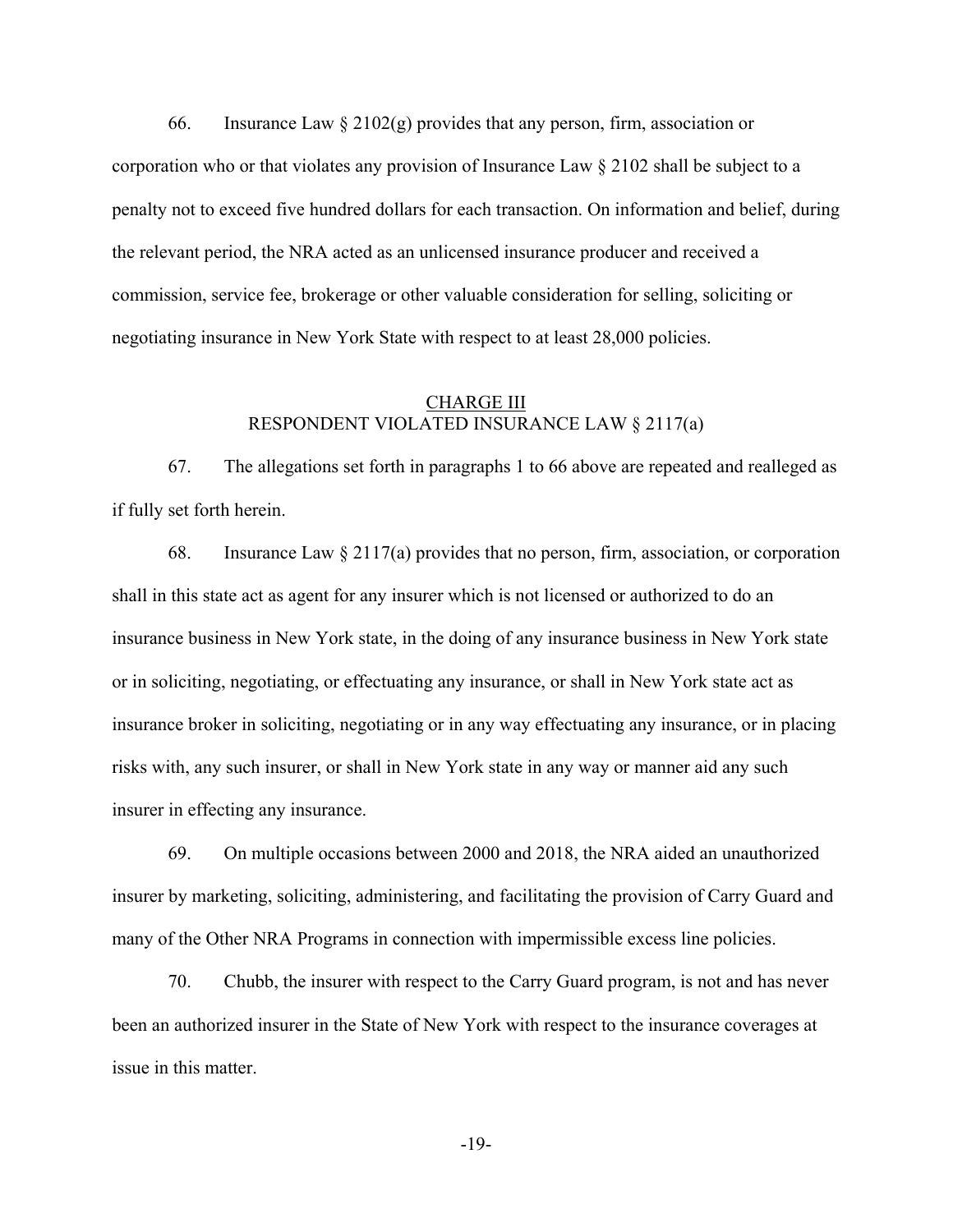71. Lloyd's, the insurer with respect to many of the Lockton-administered Other NRA Programs, is not and has never been an authorized insurer in the State of New York with respect to the insurance coverages at issue in this matter.

72. The NRA's efforts to market, solicit and facilitate the sale of insurance policies issued by such unauthorized insurers thus violated Insurance Law § 2117(a).

73. In addition, there is an independent and sufficient basis for violations of Insurance Law  $\S 2117(a)$  with regard to the Carry Guard program and at least a number of Other NRA Programs, including without limitation the Self-Defense Program, the Retired Officer Self-Defense Program, and Second Call Defense. Those programs provided coverage for, among other things, criminal defense costs and intentional conduct, in violation of Insurance Law §§ 1101(a) and 1116(a)(3) and 11 NYCRR Part 262. As a result, Chubb and Lloyd's were not authorized to sell such insurance, and the NRA's efforts to market, solicit and facilitate such insurance violated Insurance Law § 2117(a).

74. Insurance Law  $\S 2117(g)$  provides that any person, firm, association or corporation violating any provision of Insurance Law § 2117 shall, in addition to any other penalty provided by law, forfeit to the people of this state the sum of five hundred dollars for each transaction. On information and belief, during the relevant period, the NRA aided an unauthorized insurer by marketing, soliciting, administering, and facilitating an unauthorized insurer in New York State with respect to at least 28,000 policies.

### CHARGE IV RESPONDENT VIOLATED INSURANCE LAW § 2122(a)(2)

75. The allegations set forth in paragraphs 1 to 74 above are repeated and realleged as if fully set forth herein.

-20-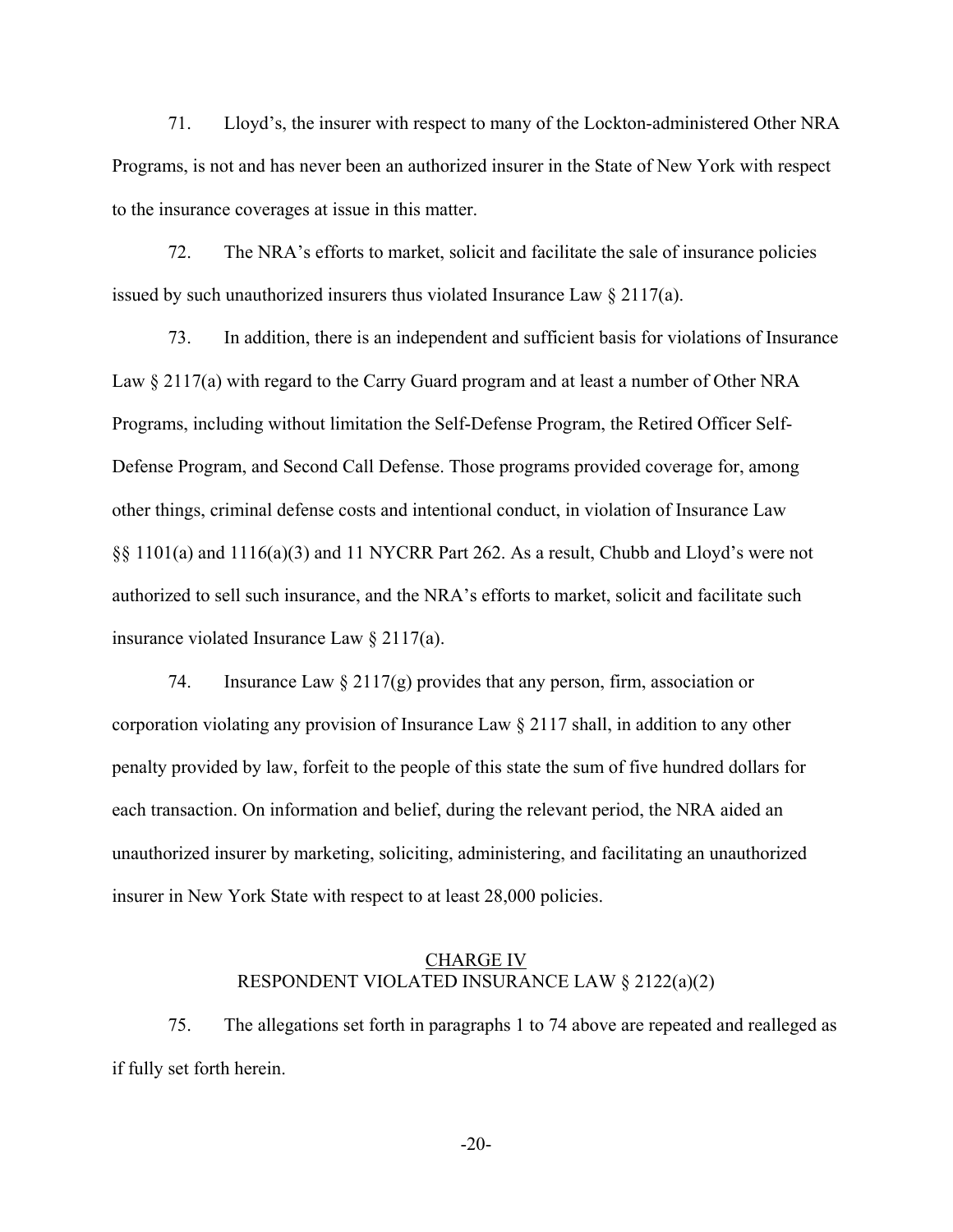76. Insurance Law  $\S 2122(a)(2)$  provides that no insurance producer or other person, shall, by any advertisement or public announcement in this state, call attention to any unauthorized insurer or insurers.

77. For the reasons discussed in connection with the allegations in Charge III, above, Chubb was at all relevant times an unauthorized insurer.

78. Notwithstanding that, in the marketing and promotion website for Carry Guard, www.nracarryguard.com, among other marketing materials, the NRA stated that the Carry Guard program "is backed by insurance leader Chubb" and is underwritten by a group within Chubb, "the world's largest publicly traded property and casualty insurance company."

### CHARGE V RESPONDENT ENGAGED IN UNFAIR AND DECEPTIVE ACTS AND PRACTICES WARRANTING THE FINDING OF A DETERMINED VIOLATION

79. The allegations set forth in paragraphs 1 to 78 above are repeated and realleged as if fully set forth herein.

80. The NRA participated in marketing its insurance programs through websites, mailings, emails and other methods, repeatedly representing in those materials that "[t]he NRA and the Insurance Program administrators work closely together in all aspects of the insurance programs, negotiating the most comprehensive coverage at the lowest possible cost to you, and producing enrollment materials that make it easy for you to select and purchase appropriate insurance coverage."

81. The statement that the NRA and administrators negotiated insurance coverage "at the lowest possible cost to you" was materially false and misleading. In actuality, on information and belief, NRA members could have received the same coverage at a significantly lower cost but for the fact that the NRA was taking for itself a very substantial portion of its members'

-21-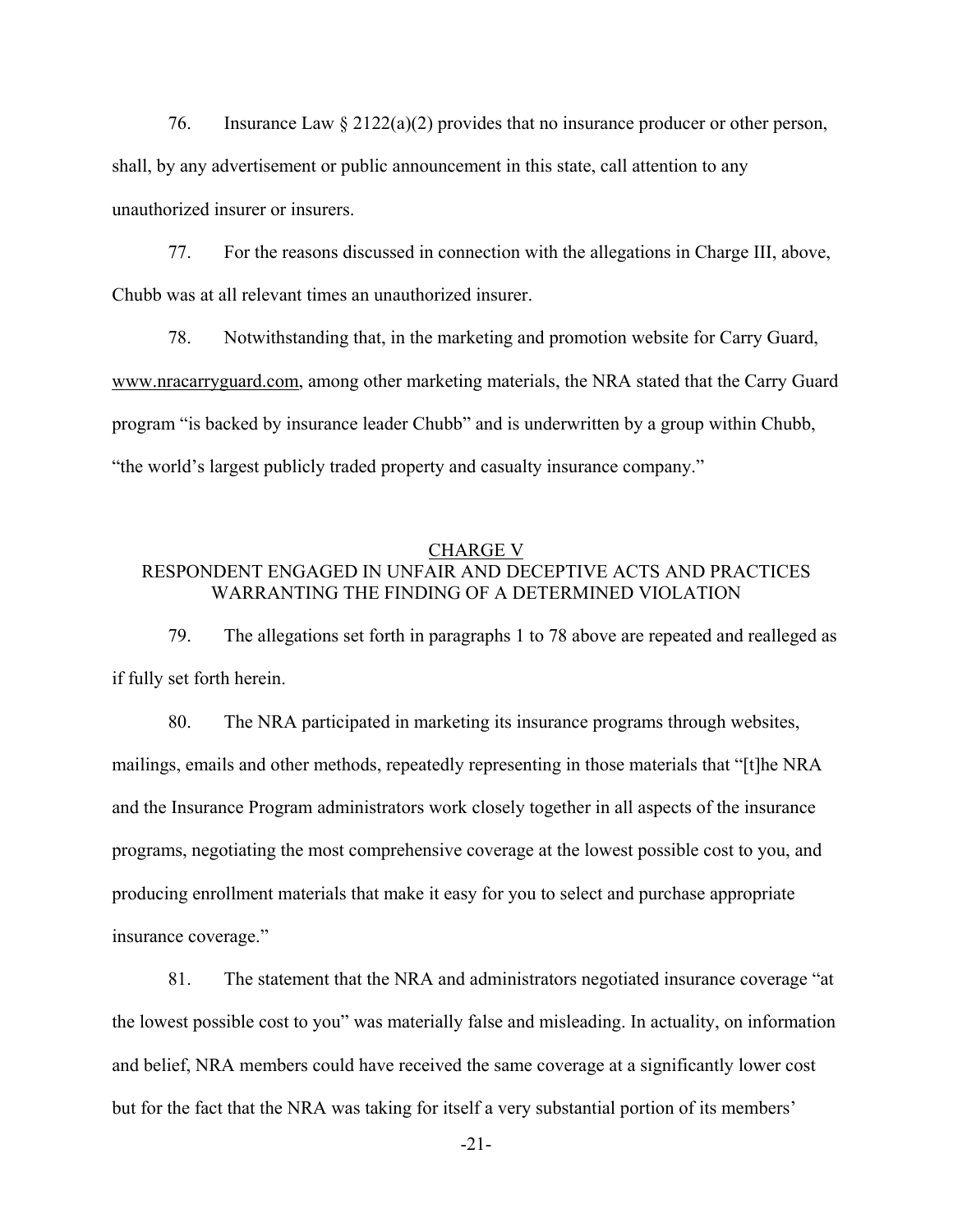insurance premiums in the form of royalties — sometimes in an amount of more than 20% of the premiums paid.

82. This blatant misrepresentation was exacerbated by the fact that the vast majority of advertisements and other marketing materials for the NRA insurance programs failed to disclose that the NRA was receiving such compensation.

83. The NRA's misrepresentations about the cost of its insurance programs and its failures to disclose in its marketing materials the fact that it receives compensation in connection with endorsing certain insurance products constitute unfair or deceptive acts or practices.

PLEASE TAKE NOTICE THAT, as a result of these charged violations, the Department is seeking the following relief:

- a) The imposition of civil monetary penalties against respondent with respect to those violations in which such penalties are authorized (*i.e.,* Charges I, II, and III);
- b) An order directing Respondent to cease and desist all activity that constitutes defined violations, as defined in Insurance Law § 2402(b) (*i.e.,* Charges I, II, III, and IV);
- c) A determination that the NRA's marketing of its insurance programs constitutes unfair or deceptive acts or practices and thus constitutes a "determined violation" under Insurance Law § 2402(c) (*i.e.,* Charge V); and
- d) Such other relief as is deemed just and appropriate.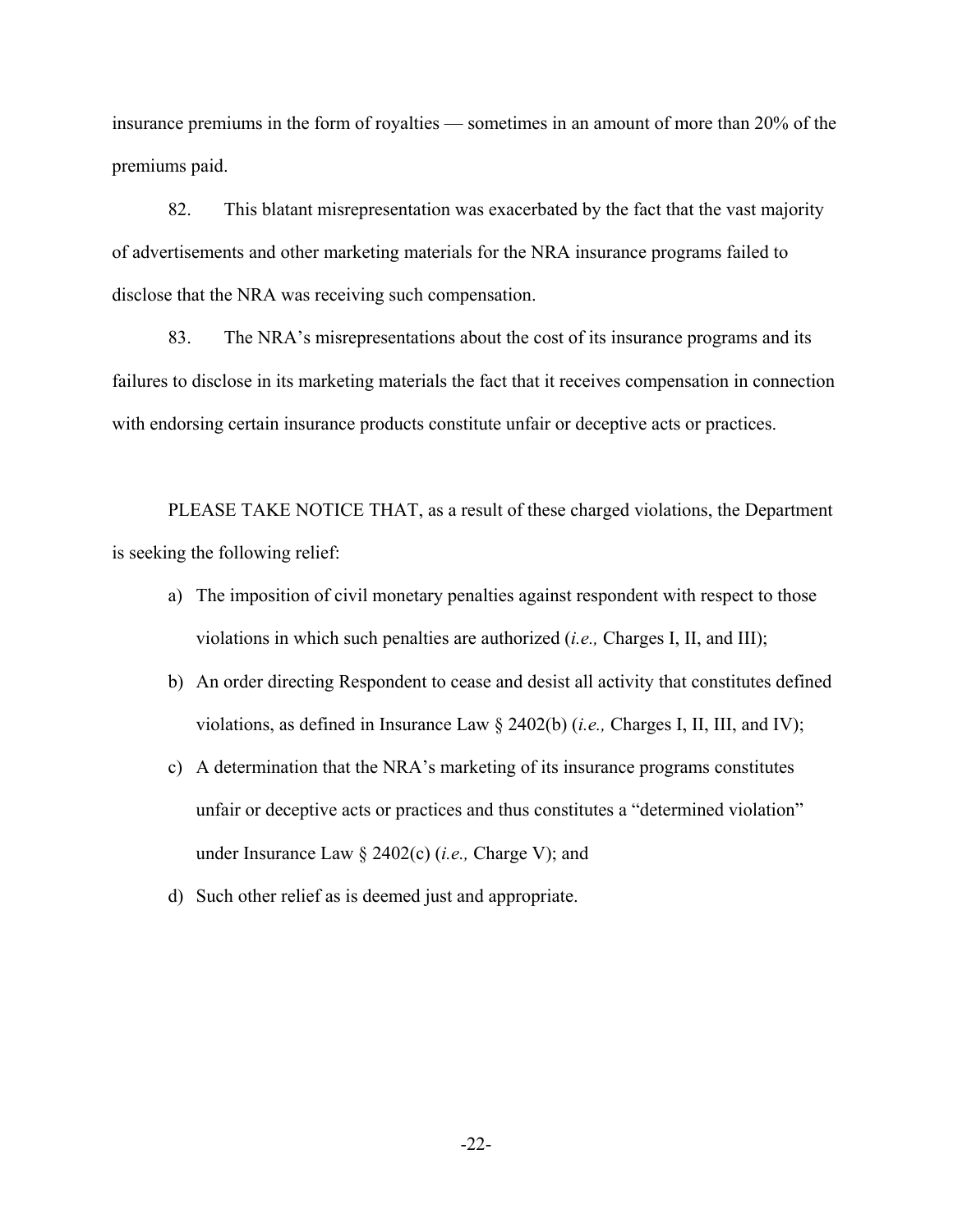#### PLEASE TAKE FURTHER NOTICE THAT:

(A) Respondent is a person within the meaning of  $\S$  2402 of the Insurance Law, and as such, is within the jurisdiction of the Department for purposes of this hearing, which is brought against the Respondent pursuant to Article 24 of the Insurance Law.

(B) According to the records of the Department, Respondent is not licensed as an insurance producer in this State.

(C) This Notice of Hearing and Statement of Charges is issued to Respondent pursuant to § 2405 of the Insurance Law and §§ 305 and 306 of the Financial Services Law, and notice of the hearing is given to Respondent in accordance with § 304 of the Financial Services Law.

(D) Your attention is directed to a statement in plain language, attached hereto as Appendix A, summarizing the provisions of 23 NYCRR Part 2. **This statement contains important information concerning your rights and the Department's hearing procedures and should be read carefully.** A copy of 23 NYCRR Part 2 will be furnished upon request.

(E) Interpreter services shall be made available to deaf persons, at no charge.

(F) Should you fail to appear at the time and place set forth above, or at any subsequent date fixed for the hearing, the hearing will proceed as scheduled and may result in the following:

- i. The issuance of a report by the Superintendent finding defined violations of Article 24 of the Insurance Law and the issuance of an order upon the Respondent requiring it to cease and desist from engaging in defined violations;
- ii. The issuance of a report by the Superintendent making a determination that the NRA's marketing of its insurance programs constitutes unfair or deceptive acts or

-23-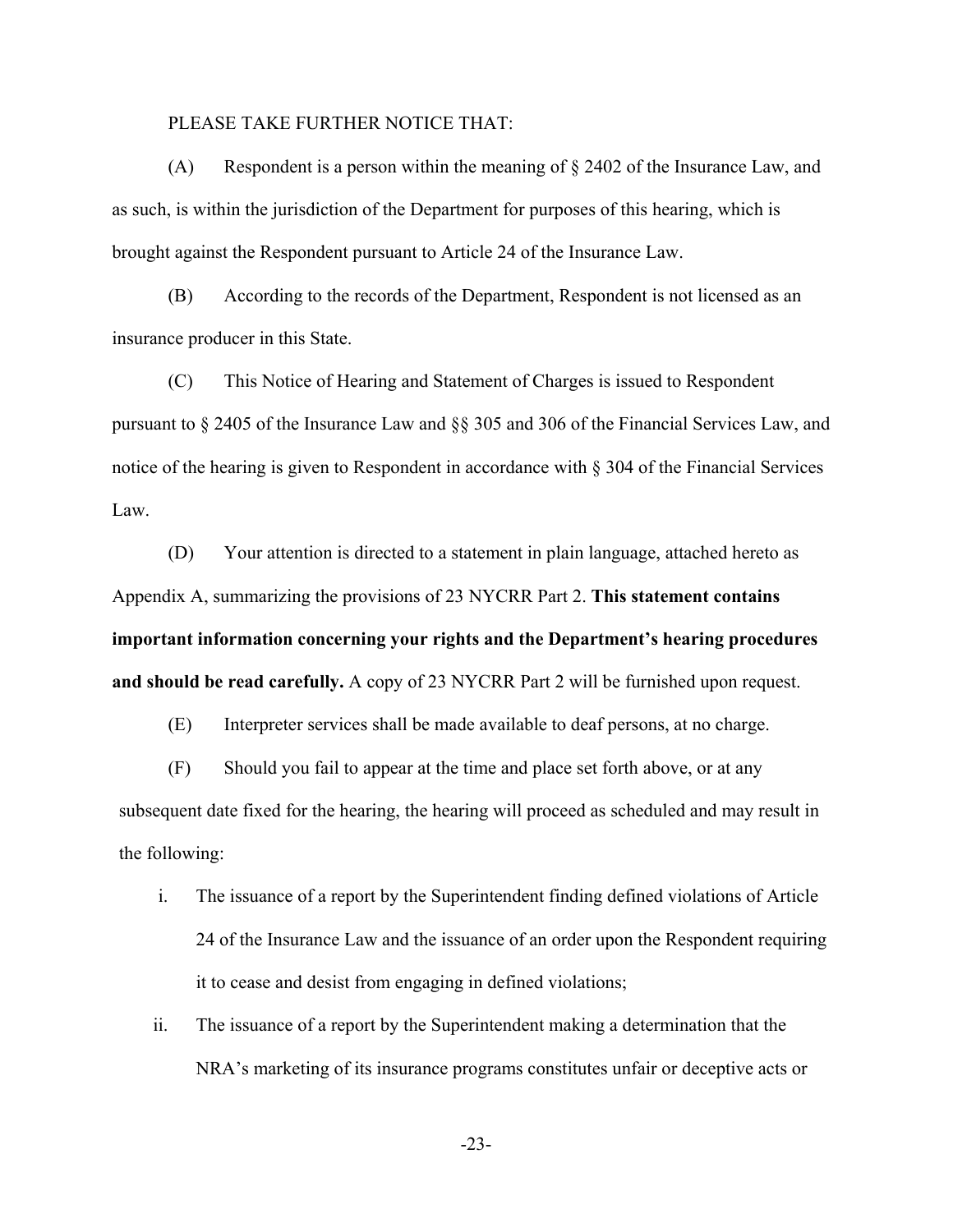practices and thus constitutes a "determined violation" under Insurance Law

§ 2402(c); and

The assessment of monetary fines against the Respondent pursuant to Insurance Law  $iii.$ 

§§ 2102(g) and 2117(g).

Dated: New York, New York February  $\frac{1}{2}$ , 2020

NEW YORK STATE DEPARTMENT OF FINANCIAL SERVICES

By:

KEVIN R. PUVALOWSKI Senior Deputy Superintendent Consumer Protection and Financial Enforcement

HERINE A. LEMIRE **Executive Deputy Superintendent Consumer Protection and Financial Enforcement** 

**SERWAT FAROOQ HADAS JACOBI** Of Counsel

One State Street New York, New York 10004  $(212)$  709-5578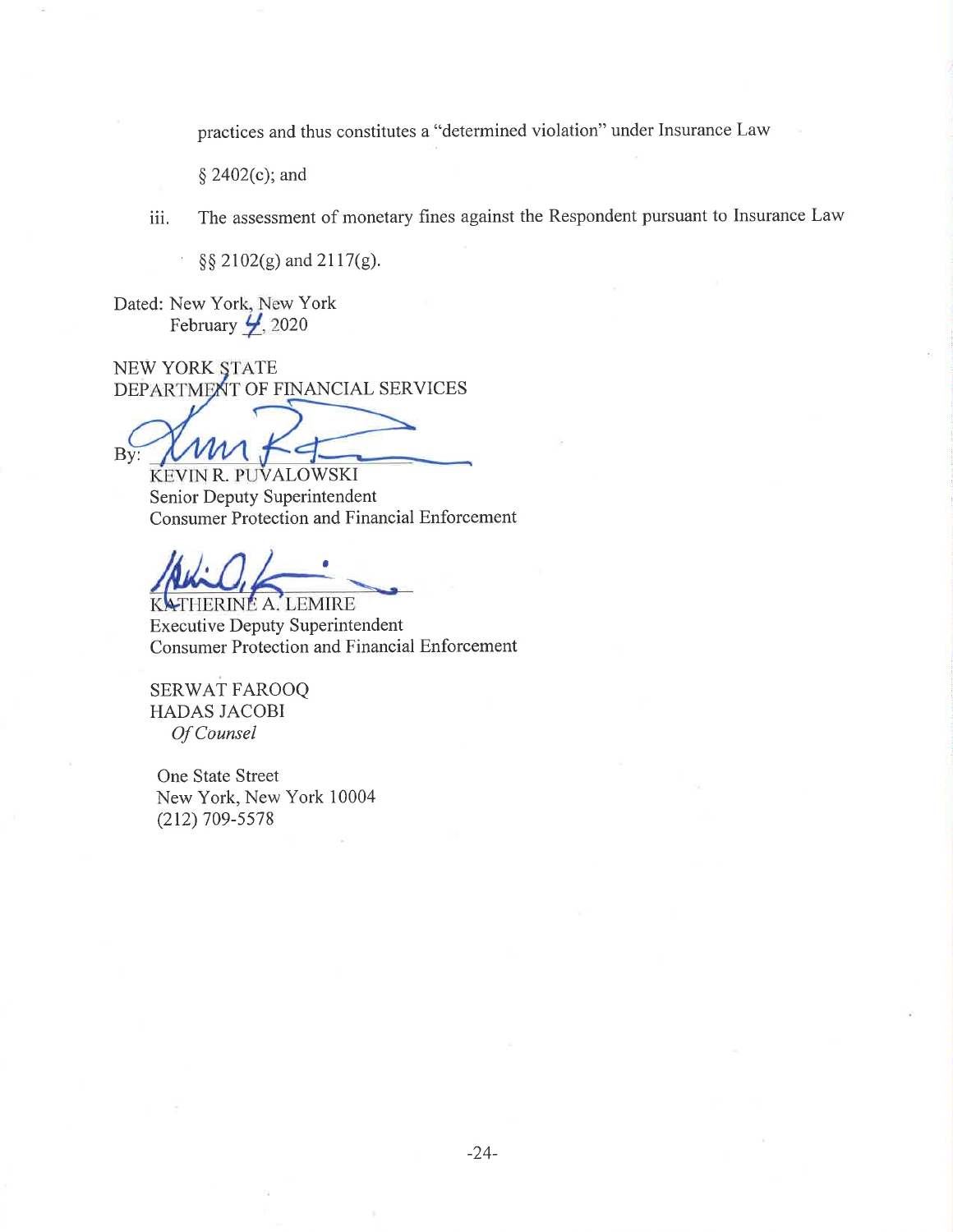# **APPENDIX A**



 ONE STATE STREET NEW YORK STATE DEPARTMENT OF FINANCIAL SERVICES NEW YORK, NEW YORK 10004

# **SUMMARY OF HEARING PROCEDURES**

Summary of Hearing Procedures for Adjudicatory Proceedings as Set Forth in 23 NYCRR 2, as Required by section 301.3 of the State Administrative Procedure Act.

- 1. The Hearing will be conducted and administered in compliance with the State Administrative Procedure Act and the Financial Services Law and regulations promulgated thereunder and will be held before an impartial hearing officer who will make a Report of findings and recommendations to the Superintendent.
- 2. You must be ready and prepared with your evidence to present your case on the hearing date.
- 3. You may be represented by an attorney at the hearing. In the event you do not have an attorney, you may appear on your own behalf, a member of the partnership may appear on behalf of the partnership, or an authorized officer of an entity may represent that entity.
- 4. You may file a written answer to notice of action or proposed action. If you do so, it should be delivered at least two (2) days before the hearing date to the New York State Department of Financial Services ("Department") official who signed the notice of action or proposed action.
- 5. You may present evidence and have witnesses testify at the hearing. If you believe a witness will not appear voluntarily and you do not have an attorney representing you, you may request the Superintendent, a Deputy Superintendent, the hearing officer assigned to hear the matter, or any employee of the department authorized by the Superintendent to furnish you with a subpoena to compel the witness' attendance. If the subpoena is issued to you, the service of the subpoena upon the witness and payment of all required fees is your responsibility.
- 6. All parties are entitled to discovery of the evidence intended to be introduced at the hearing.
- 7. All witness will be sworn or give an affirmation.